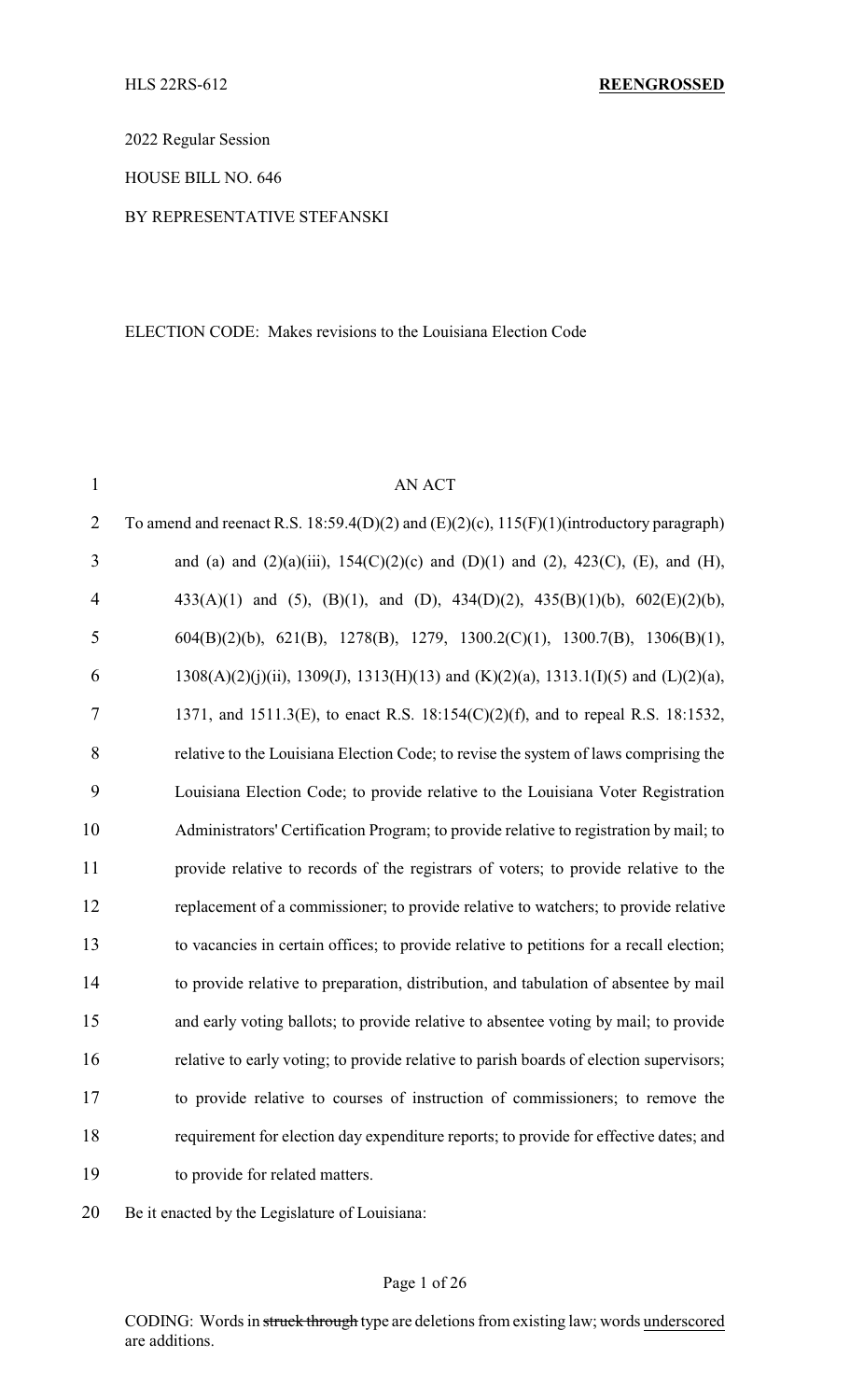| $\mathbf{1}$   | Section 1. R.S. 18:59.4(D)(2) and (E)(2)(c), $115(F)(1)$ (introductory paragraph) and        |
|----------------|----------------------------------------------------------------------------------------------|
| $\overline{2}$ | (a) and (2)(a)(iii), 154(C)(2)(c) and (D)(1) and (2), 434(D)(2), 435(B)(1)(b), 602(E)(2)(b), |
| 3              | 621(B), 1278(B), 1279, 1300.2(C)(1), 1300.7(B),<br>$604(B)(2)(b)$ ,<br>1306(B)(1),           |
| 4              | 1308(A)(2)(j)(ii), 1309(J), 1313(H)(13) and (K)(2)(a), 1313.1(I)(5) and (L)(2)(a), and       |
| 5              | 1511.3(E) are hereby amended and reenacted and R.S. 18:154(C)(2)(f) is hereby enacted to     |
| 6              | read as follows:                                                                             |
| 7              | §59.4. The Louisiana Voter Registration Administrators' Certification Program;               |
| 8              | requirements; compensation                                                                   |
| 9              | $\ast$<br>*<br>*                                                                             |
| 10             | D.                                                                                           |
| 11             | $\ast$<br>*<br>*                                                                             |
| 12             | (2) The Voter Registration Administrators' Certification Program requires                    |
| 13             | the following: a minimum of twelve courses of twelve hours in length for a total of          |
| 14             | one hundred forty-four hours to be completed within five years, except that if a             |
| 15             | gubernatorially declared state of emergency impacts the certification process, the           |
| 16             | course work shall be completed within six years; maintenance of a yearly rating of           |
| 17             | "excellent" as determined through the standards specified in R.S. $18:55(A)$ ; five          |
| 18             | years work experience related to the administration of elections and voter                   |
| 19             | registration; and completion of all continuing education course hours required to            |
| 20             | maintain certification. If these requirements are not met, the registrar of voters, chief    |
| 21             | deputy registrar, or confidential assistant, as the case may be, will lose certification     |
| 22             | and certification compensation until certification requirements are once again               |
| 23             | attained.                                                                                    |
| 24             | Ε.                                                                                           |
| 25             | *<br>*<br>∗                                                                                  |
| 26             | (2)                                                                                          |
| 27             | ∗<br>∗<br>∗                                                                                  |
| 28             | (c) A registrar of voters, chief deputy registrar, or confidential assistant to              |
| 29             | a registrar of voters shall complete the requirements of Subsections D and E of this         |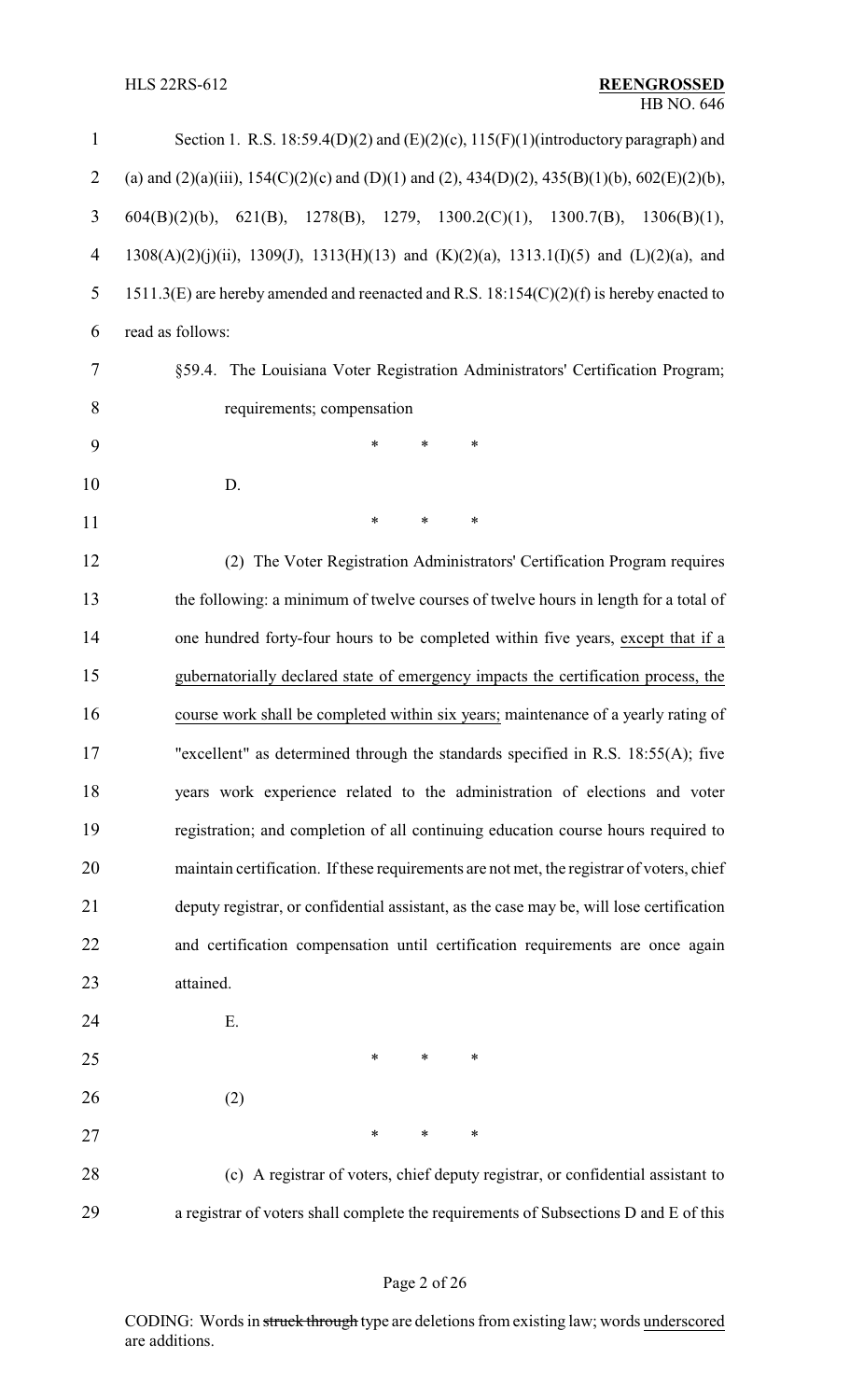| $\mathbf{1}$   | Section in order to receive the seven percent compensation enhancement. If a               |
|----------------|--------------------------------------------------------------------------------------------|
| $\overline{2}$ | registrar of voters, chief deputy registrar, or confidential assistant to a registrar of   |
| 3              | voters does not complete the certification program as provided in Subsections D and        |
| $\overline{4}$ | E of this Section, his salary shall remain as provided in R.S. 18:55 or 59. If, after      |
| 5              | certification, a registrar of voters, chief deputy registrar, or confidential assistant to |
| 6              | a registrar of voters does not receive certification renewal within each three-year        |
| 7              | period, or within a four-year period if a gubernatorially declared state of emergency      |
| 8              | impacts the certification process, his salary shall revert back to the salary scale        |
| 9              | provided for in R.S. 18:55 or 59. Notwithstanding the provisions of R.S. 18:57, the        |
| 10             | failure to maintain certification shall result in the loss of the compensation             |
| 11             | enhancement provided for in this Section.                                                  |
| 12             | ∗<br>*<br>∗                                                                                |
| 13             | §115. Registration by mail                                                                 |
| 14             | ∗<br>∗<br>∗                                                                                |
| 15             | F.(1) Any registered voter who has registered by mail and has not previously               |
| 16             | voted in the parish in which he is registered shall vote in accordance with one of the     |
| 17             | following:                                                                                 |
| 18             | (a) During early voting in the office of the registrar of voters, or In person             |
| 19             | at any location where early voting is conducted in the parish in which he is registered    |
| 20             | to vote.                                                                                   |
| 21             | ∗<br>*<br>∗                                                                                |
| 22             | (2) The provisions of Paragraph (1) of this Subsection shall not apply in the              |
| 23             | case of the following:                                                                     |
| 24             | (a)                                                                                        |
| 25             | *<br>*<br>∗                                                                                |
| 26             | (iii) Any person who is otherwise entitled to vote and who has submitted to                |
| 27             | the registrar of voters current proof of disability from a physician, optometrist,         |
| 28             | physician assistant as defined in R.S. 37:1360.22, or a nurse practitioner as defined      |
| 29             | in R.S. 37:913 along with a certification from the physician, optometrist, physician       |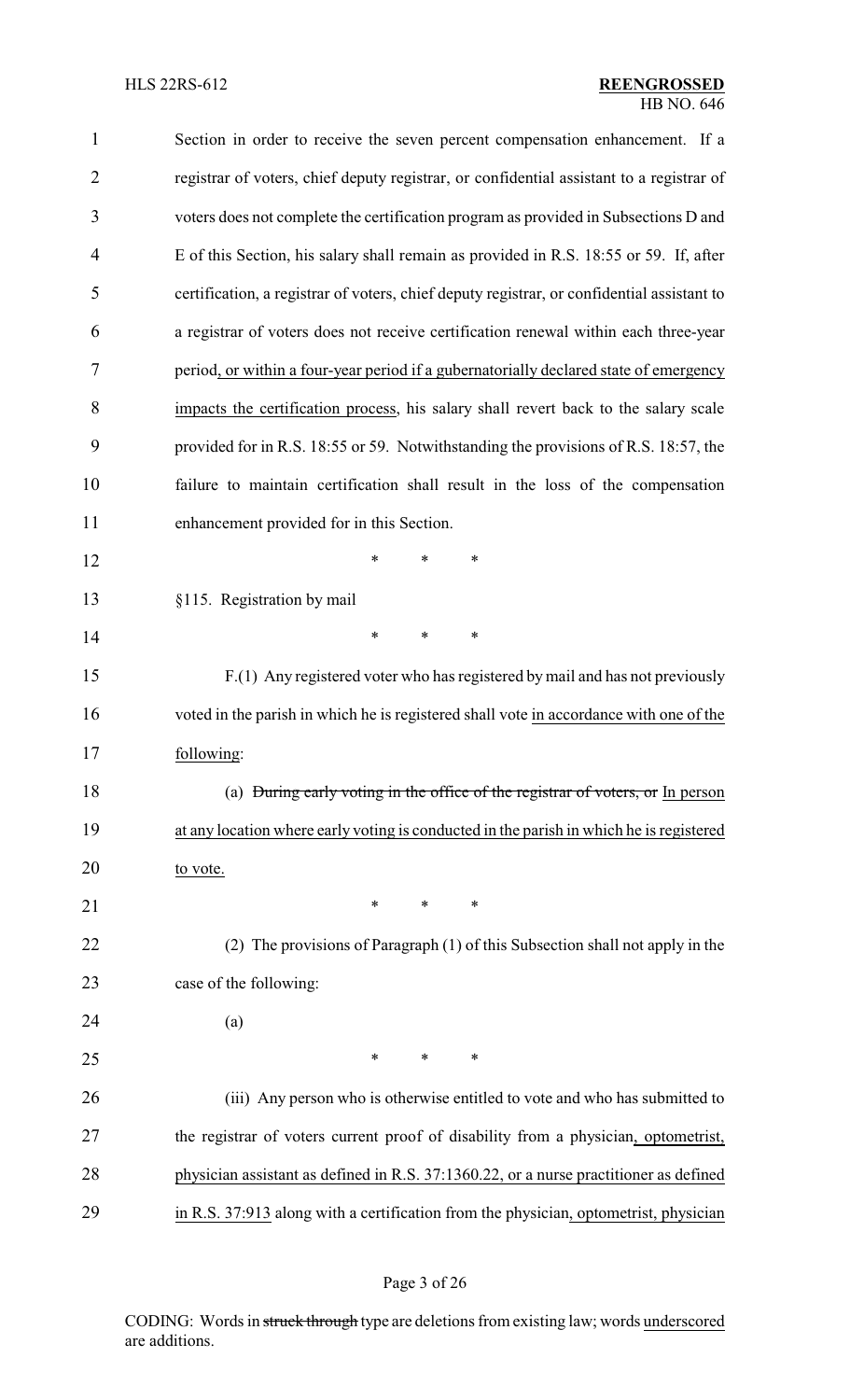| $\mathbf{1}$   | assistant as defined in R.S. 37:1360.22, or a nurse practitioner as defined in R.S.         |
|----------------|---------------------------------------------------------------------------------------------|
| $\overline{2}$ | 37:913 which indicates that by reason of the person's disability the person is unable       |
| 3              | to appear in person to vote either during early voting or at the polling place on           |
| 4              | election day, and if the person submitted the proof of disability to registrar by mail,     |
| 5              | who included in his submission to the registrar a copy of his Louisiana driver's            |
| 6              | license, his Louisiana special identification card issued pursuant to R.S. 40:1321, or      |
| 7              | other generally recognized picture identification card that contains the name and           |
| 8              | signature of the person, or a form on which the person has listed the names and             |
| 9              | addresses of at least two persons residing in his precinct who could make oath, if          |
| 10             | required, to the effect that the person is physically disabled.                             |
| 11             | $\ast$<br>$\ast$<br>$\ast$                                                                  |
| 12             | §154. Records open to inspection; copying; exceptions                                       |
| 13             | ∗<br>$\ast$<br>∗                                                                            |
| 14             | (C)                                                                                         |
| 15             | ∗<br>*<br>∗                                                                                 |
| 16             | (2)                                                                                         |
| 17             | $\ast$<br>$\ast$<br>$\ast$                                                                  |
| 18             | (c) Notwithstanding the provisions of Paragraph (1) of this Subsection, the                 |
| 19             | Department of State or registrar of voters may shall transmit the email address, if         |
| 20             | available, of a candidate to the Supervisory Committee on Campaign Finance                  |
| 21             | <b>Disclosure</b> Board of Ethics for purposes of contacting the candidate person regarding |
| 22             | campaign finance reporting matters relating to laws within the jurisdiction of the          |
| 23             | board. The supervisory committee Board of Ethics shall not disclose information             |
| 24             | transmitted to it pursuant to this Subparagraph.                                            |
| 25             | $\ast$<br>*<br>∗                                                                            |
| 26             | Notwithstanding the provisions of Paragraph (1) of this Subsection, the<br>(f)              |
| 27             | Department of State or registrar of voters may transmit a registered voter's full date      |
| 28             | of birth and mother's maiden name to the Louisiana Department of Health to amend            |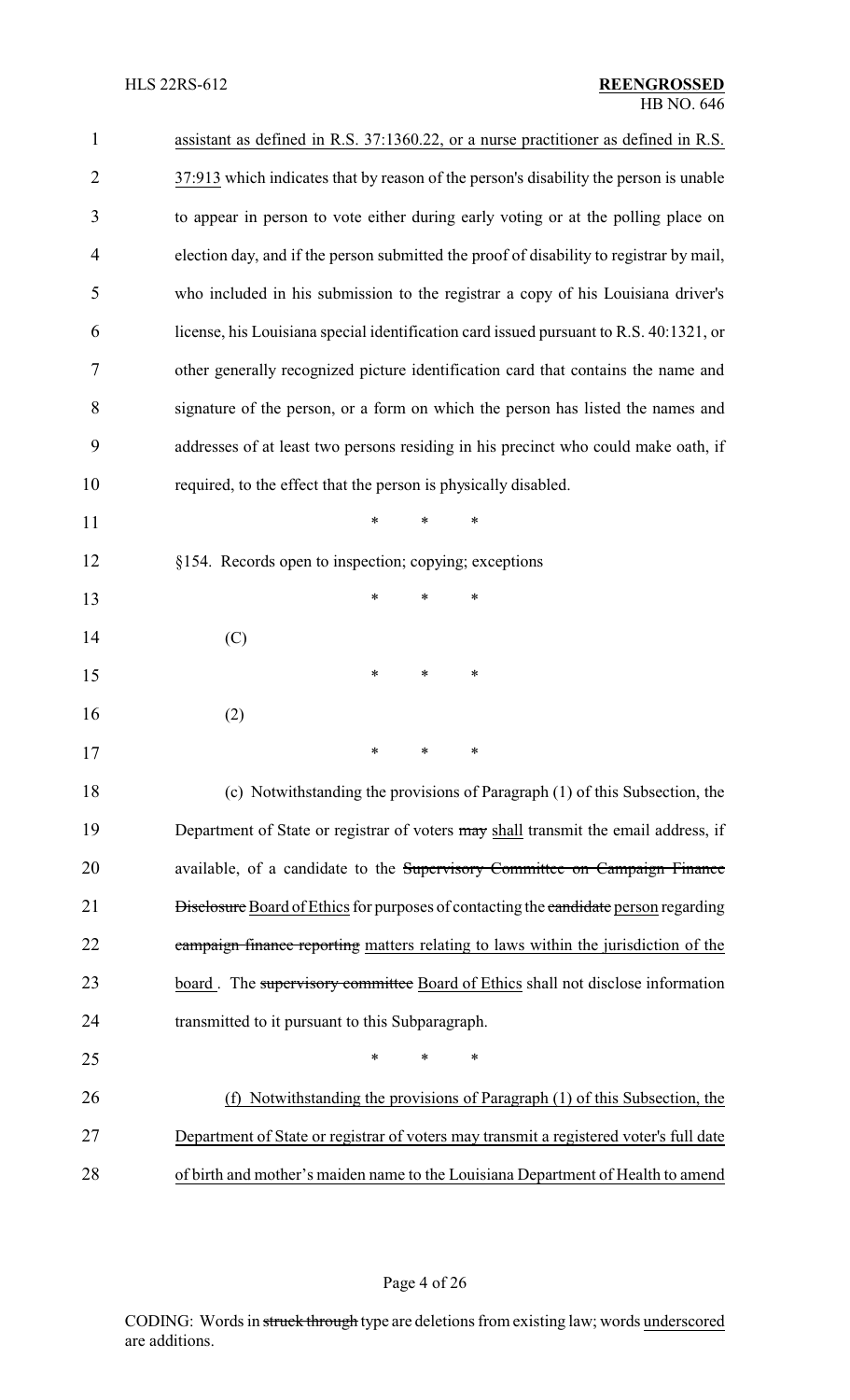| $\mathbf{1}$ | the voter's birth certificate. The Louisiana Department of Health shall not disclose  |
|--------------|---------------------------------------------------------------------------------------|
| 2            | information transmitted to it pursuant to this Subparagraph.                          |
| 3            | D.(1) Notwithstanding the provisions of this Section, the registrar shall not         |
| 4            | disclose the name and address of a law enforcement officer, other than on a general   |
| 5            | list, if he has received certification from the law enforcement agency employing the  |
| 6            | officer that the officer is engaging in hazardous activities to the extent that it is |
| 7            | necessary for his name and address to be kept confidential.                           |
| 8            | (2) Notwithstanding the provisions of this Section, the Department of State           |
| 9            | shall not disclose the name and address of a law enforcement officer, other than on   |
| 10           | a general list, if the secretary of state has received certification from the law     |
| 11           | enforcement agency employing the officer that the officer is engaging in hazardous    |
| 12           | activities to the extent that it is necessary for his name and address to be kept     |
| 13           | confidential.                                                                         |
| 14           | *<br>*<br>*                                                                           |
| 15           | §434.<br>Commissioners and alternate commissioners; selection; commission;            |
| 16           | disqualification; replacement                                                         |
| 17           | *<br>*<br>∗                                                                           |
| 18           | D. Replacement of a commissioner.                                                     |
| 19           | *<br>*<br>*                                                                           |
| 20           | (2) If a commissioner fails to appear at the polling place at least thirty            |
| 21           | minutes before the time when the polls are to open on election day, or if a           |
| 22           | commissioner is selected as commissioner-in-charge, the commissioner-in-charge        |
| 23           | shall select an alternate commissioner to serve in place of the absent commissioner.  |
| 24           | An alternate commissioner who replaces an absent commissioner in a primary            |
| 25           | election shall replace the absent commissioner in the general election. If there are  |
| 26           | no alternate commissioners or an insufficient number of alternate commissioners       |
| 27           | available, the commissioner-in-charge shall select a person to serve as commissioner  |
| 28           | from the list containing the names of those who have received certificates of         |
| 29           | instruction that was furnished him by the parish board of election supervisors        |

# Page 5 of 26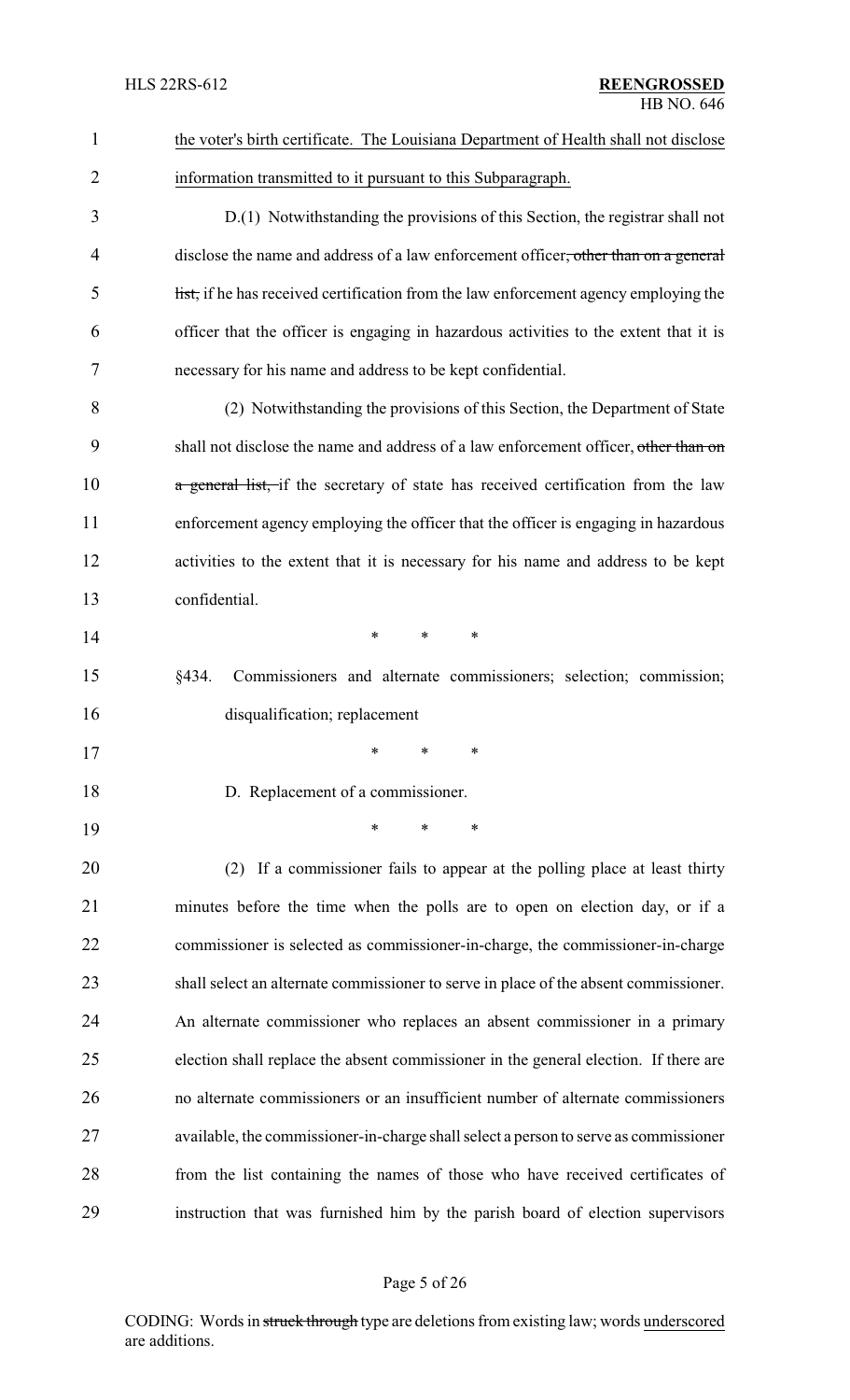| $\mathbf{1}$ | pursuant to R.S. $18:431(A)(5)$ R.S. $18:431(B)(4)$ . If no person on that list is       |
|--------------|------------------------------------------------------------------------------------------|
| 2            | available to serve as commissioner, the commissioner-in-charge shall select any          |
| 3            | person present at the polls who possesses the qualifications of a commissioner as set    |
| 4            | forth in R.S. $18:425(B)$ . If there is no such qualified person available, the          |
| 5            | commissioner-in-charge shall select a watcher.                                           |
| 6            | *<br>∗<br>∗                                                                              |
| 7            | §435. Watchers; appointment and commission                                               |
| 8            | ∗<br>*<br>*                                                                              |
| 9            | B(1)                                                                                     |
| 10           | *<br>*<br>∗                                                                              |
| 11           | (b) A list of watchers submitted by a candidate for the primary election may             |
| 12           | be used for the general election only if the candidate notifies the clerk of court in    |
| 13           | writing by 4:30 p.m. on the tenth business day before the general election that he       |
| 14           | wants to use the same list of watchers.                                                  |
| 15           | *<br>*<br>∗                                                                              |
| 16           | §602. Vacancies in certain local and municipal offices; exceptions                       |
| 17           | $\ast$ $\ast$<br>∗                                                                       |
| 18           | Ε.                                                                                       |
| 19           | ∗<br>$\ast$<br>∗                                                                         |
| 20           | (2)                                                                                      |
| 21           | ∗<br>∗<br>∗                                                                              |
| 22           | (b) Immediately thereafter the governing authority, or the school board, or,             |
| 23           | the governor, as the case may be, if the governor issued the proclamation, the           |
| 24           | secretary of state shall publish the proclamation in the official journal of each parish |
| 25           | in which the election is to be held.                                                     |
| 26           | ∗<br>*<br>∗                                                                              |
| 27           | §604. Marshal of city or municipal court; temporary absence; vacancy                     |
| 28           | *<br>∗<br>∗                                                                              |

# Page 6 of 26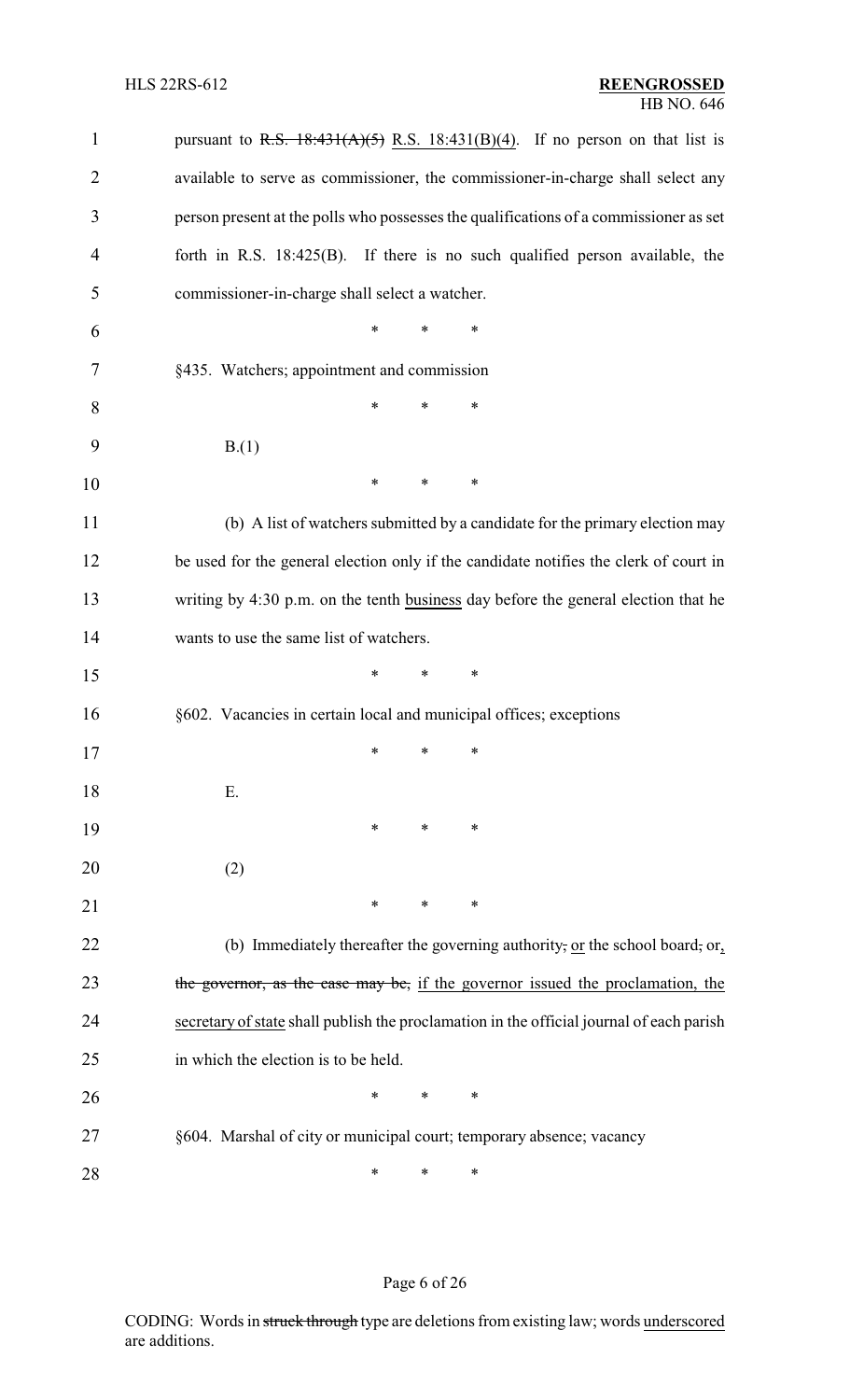| $\mathbf{1}$   | (B)                                                                                     |
|----------------|-----------------------------------------------------------------------------------------|
| $\overline{2}$ | $\ast$<br>$\ast$<br>∗                                                                   |
| 3              | (2)                                                                                     |
| 4              | ∗<br>∗<br>∗                                                                             |
| 5              | (b) The appropriate governing authority or the governor, as the case may be,            |
| 6              | if the governor issued the proclamation, the secretary of state shall publish the       |
| 7              | proclamation in the official journal of the parish in which the election is to be held  |
| 8              | and also shall immediately send a copy of the proclamation by certified or registered   |
| 9              | mail to the clerk of the district court for the parish in which the vacancy occurred.   |
| 10             | ∗<br>*<br>*                                                                             |
| 11             | §621. Vacancy in office of judge                                                        |
| 12             | $\ast$<br>$\ast$<br>$\ast$                                                              |
| 13             | B. Immediately after issuance of the proclamation, the governor secretary               |
| 14             | of state shall publish the proclamation in the official journal of each parish in which |
| 15             | the election is to be held. Within twenty-four hours after its issuance, the governor   |
| 16             | shall send a copy of the proclamation to the secretary of state. Within twenty-four     |
| 17             | hours after he receives the copy, the secretary of state shall notify all election      |
| 18             | officials having any duty to perform in connection with a special election to fill such |
| 19             | vacancy, including the parish boards of election supervisors for the parish or parishes |
| 20             | in which the vacancy occurred.                                                          |
| 21             | $\ast$<br>∗<br>∗                                                                        |
| 22             | §1278. Vacancies; United States senator                                                 |
| 23             | *<br>*<br>∗                                                                             |
| 24             | B. If a vacancy occurs in the office of United States senator and the                   |
| 25             | unexpired term is more than one year, an appointment to fill the vacancy shall be       |
| 26             | temporary. Any senator so appointed shall serve until his successor is elected at a     |
| 27             | special election and takes office. Within ten days after receiving official notice of   |
| 28             | the vacancy, the governor shall issue a proclamation for special election to fill the   |
| 29             | vacancy for the unexpired term. The date of the special election shall be established   |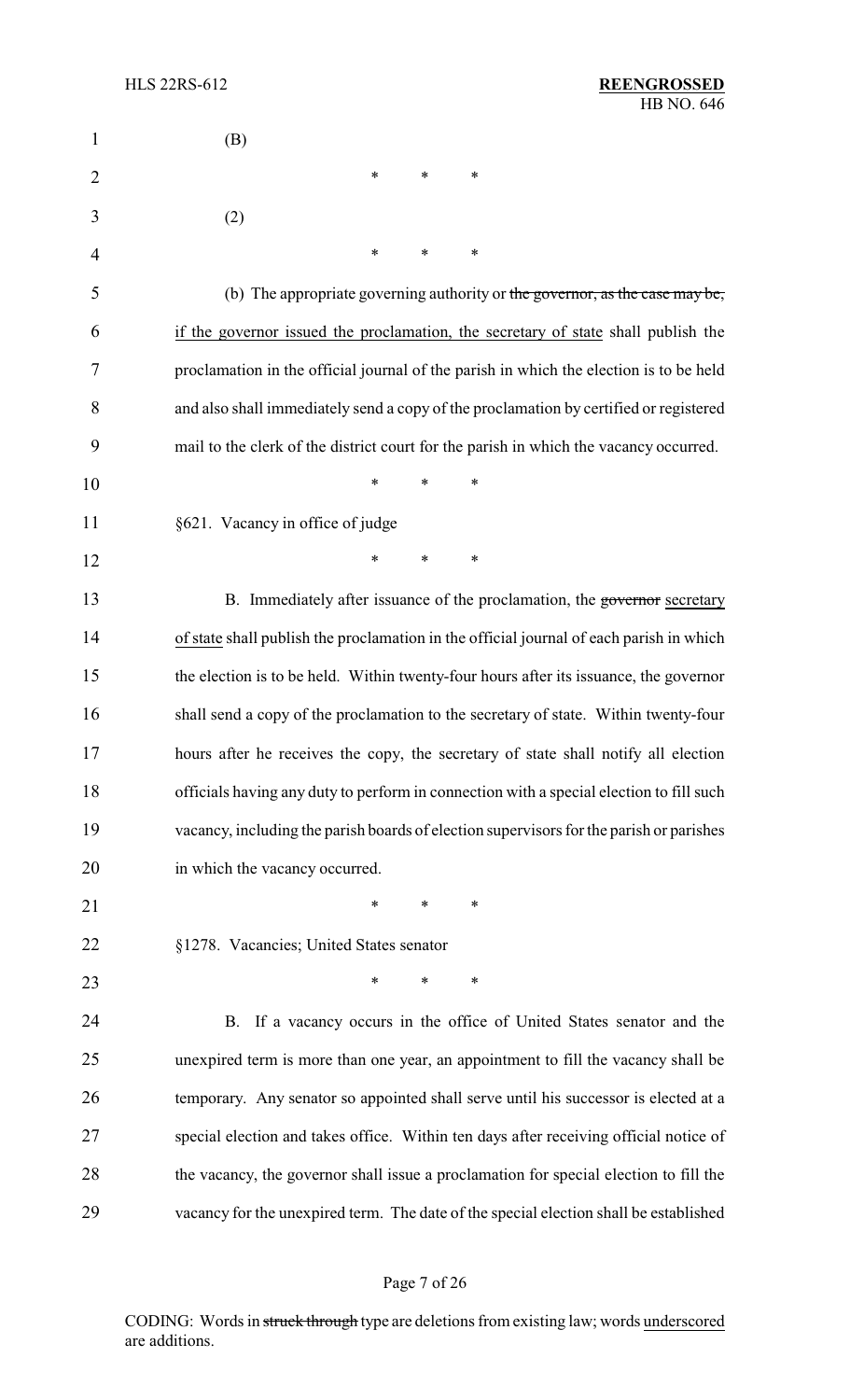| $\mathbf{1}$   | by the governor in accordance with the provisions of R.S. 18:402(E). The dates of        |
|----------------|------------------------------------------------------------------------------------------|
| $\overline{2}$ | the qualifying period shall be established by the governor in accordance with R.S.       |
| 3              | 18:467, 467.1, and 468. Immediately after issuance of the proclamation, which shall      |
| 4              | include the dates of the primary and general elections and the dates of the qualifying   |
| 5              | period, the governor shall publish the proclamation in the official journal of each      |
| 6              | parish in which the election is to be held. Within twenty-four hours after its           |
| 7              | issuance, the governor shall send a copy of the proclamation to the secretary of state.  |
| 8              | Within twenty-four hours after he receives the copy, the secretary of state shall        |
| 9              | notify all election officials having any duty to perform in connection with a special    |
| 10             | election to fill such vacancy, including the parish boards of election supervisors for   |
| 11             | the parish or parishes in which the vacancy occurred. Immediately thereafter the         |
| 12             | secretary of state shall publish the proclamation in the official journal of each parish |
| 13             | in which the election is to be held. The election shall be conducted and the returns     |
| 14             | shall be certified as in regular elections for United States senator.                    |
| 15             | ∗<br>*<br>∗                                                                              |
| 16             | §1279. Vacancies; representatives in congress                                            |
| 17             | When a vacancy occurs in the office of representative in congress, the                   |
| 18             | governor shall determine the dates on which the special elections shall be held and      |
| 19             | the dates of the qualifying period and shall issue a proclamation ordering a special     |
| 20             | election and specifying the dates on which the primary and general elections will be     |
| 21             | held and the dates of the qualifying period for the election. Immediately thereafter     |
| 22             | the shall publish the proclamation in the official journal of each parish in which the   |
| 23             | election is to be held. Within twenty-four hours after issuing the proclamation, the     |
| 24             | governor shall send a copy of the proclamation to the secretary of state, who shall      |
| 25             | within twenty-four hours of receipt of the information notify all election officials     |
| 26             | having any duty to perform in connection with a special election to fill such vacancy,   |
| 27             | including the parish boards of election supervisors for the parish or parishes in which  |
| 28             | the vacancy occurred. Immediately thereafter the secretary of state shall publish the    |
| 29             | proclamation in the official journal of each parish in which the election is to be held. |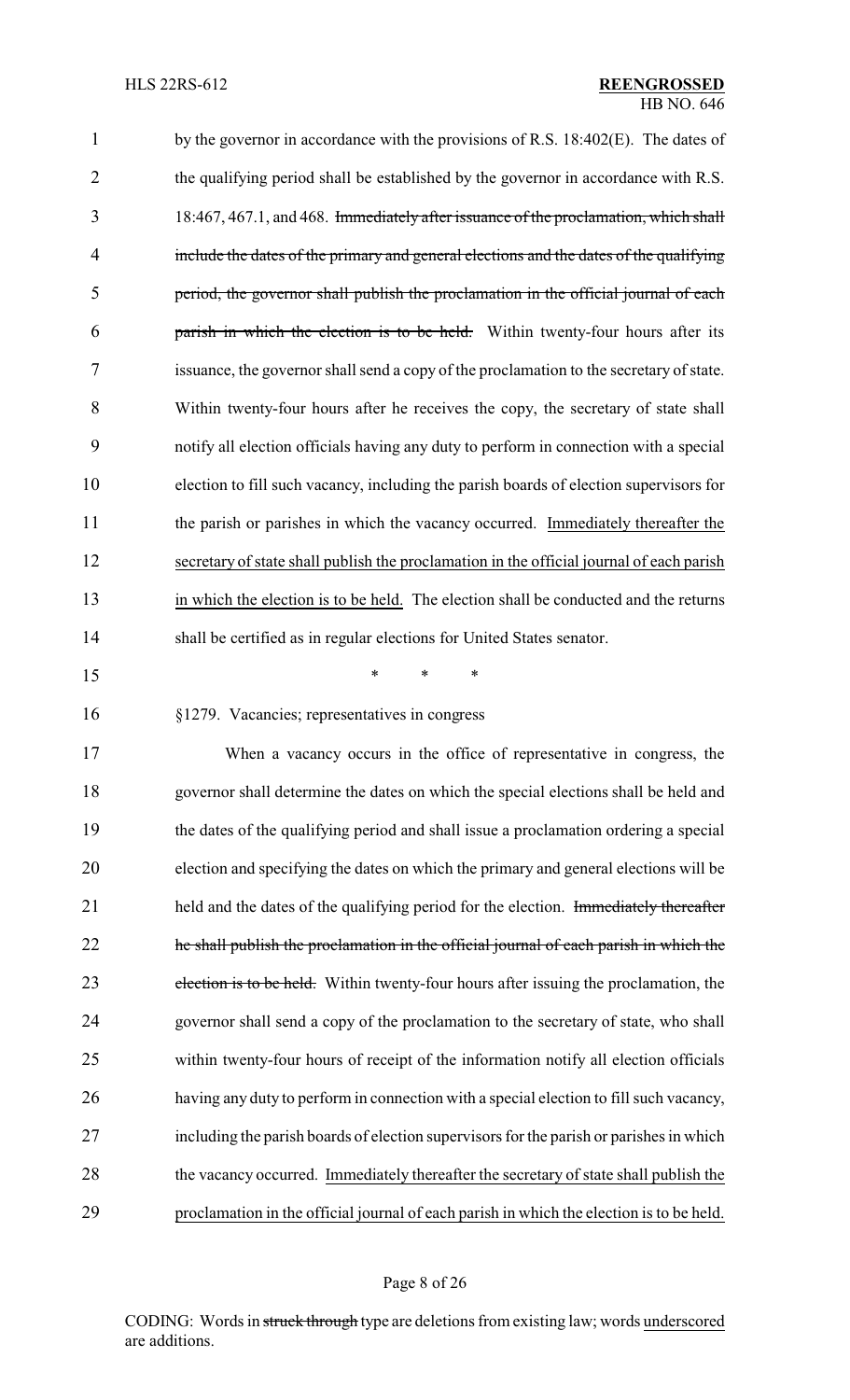| 1              | The election shall be conducted in the same manner and at the same places and the           |
|----------------|---------------------------------------------------------------------------------------------|
| $\overline{2}$ | returns shall be certified as in regular congressional elections. If at a primary or        |
| 3              | general election in a congressional district one representative in congress is to be        |
| $\overline{4}$ | elected for a full term and another to fill a vacancy, the ballots containing the names     |
| 5              | of the candidates shall, as a part of the title of the office, designate the term for which |
| 6              | the candidates are respectively nominated.                                                  |
| 7              | *<br>*<br>∗                                                                                 |
| 8              | §1300.2. Petition for recall election; campaign finance disclosure                          |
| 9              | *<br>$\ast$<br>∗                                                                            |
| 10             | $C(1)$ Prior to the entering of any signatures on a petition, the chairman                  |
| 11             | designated to represent the petitioners shall file with the secretary of state a copy of    |
| 12             | the recall petition which will be used and copies of a picture identification that          |
| 13             | contain the name and signature of the chairman and vice chairman, respectively, or          |
| 14             | copies of current utility bills, bank statements, government checks, paychecks, or          |
| 15             | other government documents that show the name and address of the chairman and               |
| 16             | vice chairman, respectively. Upon receipt of the recall petition, the secretary of state    |
| 17             | shall endorse thereon the fact and the date of filing. A copy shall be transmitted by       |
| 18             | the secretary of state to the registrar of voters for each parish in which the recall       |
| 19             | election is to be held. The chairman shall list on the petition every parish that is        |
| 20             | wholly or partially within the voting area where the recall election is to be held. The     |
| 21             | petition shall be considered filed when it is received in the office of the secretary of    |
| 22             | state, or at the time it is postmarked by the United States Postal Service or is            |
| 23             | receipted on a return receipt request form, if it is subsequently received in the office    |
| 24             | of the secretary of state. Upon receipt of the recall petition, the secretary of state      |
| 25             | shall produce a report of the number of qualified electors in the voting area wherein       |
| 26             | the recall election is sought effective on the date of receipt of the recall petition and   |
| 27             | shall notify the registrar of voters in each parish in the voting area of the number of     |
| 28             | qualified electors of the voting area in the parish for issuance of the certification.      |
| 29             | ∗<br>$\ast$<br>∗                                                                            |

Page 9 of 26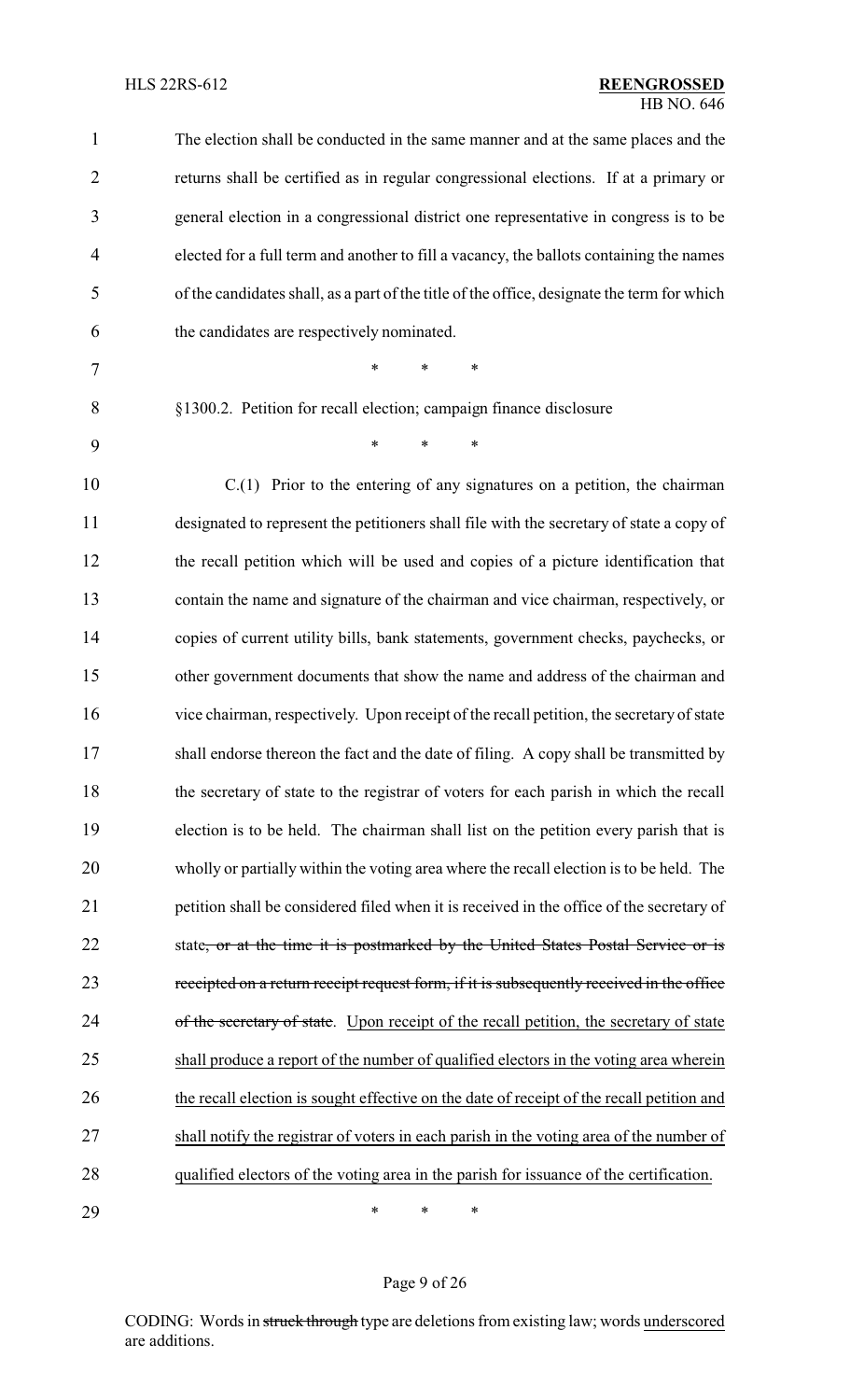§1300.7. Governor to order election; proclamation; publication

 $*$  \* \* \*

 B. Immediately after the issuance of the proclamation, the governor shall publish the proclamation in the official journal of each parish in which the election is to be held. Within twenty-four hours after issuing the proclamation, the governor shall send a copy of the petition and proclamation, by registered or certified mail, to the clerk of the district court for each parish in which the election is to be held. If the election is to be held in Orleans Parish, the city of New Orleans, the copy of the petition and proclamation shall be mailed to the clerk of the criminal district court. A copy of the petition and proclamation also shall be sent to the secretary of state. Within twenty-four hours after he receives the copies, the secretary of state shall notify all other election officials having any duty to perform in connection with a recall election, including the parish board of election supervisors for the parish or parishes in which the election is held. Immediately after receipt of the proclamation, the secretary of state shall publish the proclamation in the official journal of each parish in which the election is to be held. \* \* \*

§1306. Preparation and distribution of absentee by mail and early voting ballots

\* \* \*

 B.(1) The secretary of state shall prepare absentee by mail ballot envelopes, absentee by mail instructions, certificates, and other absentee by mail balloting 22 paraphernalia consistent with the provisions of this Chapter, subject to approval of 23 the attorney general as to content. The specifications of the absentee by mail ballot envelopes shall be determined by the secretary of state. Notwithstanding the provisions of R.S. 18:1316 relating to distinguishing marks on absentee by mail ballots, absentee by mail voting instructions on absentee by mail ballots to be 27 transmitted by facsimile in accordance with R.S. 18:1308(A)(1)(b) shall inform the voter of the types of marks which may be used on the ballot to indicate his vote. When a court of competent jurisdiction, a registrar of voters, the secretary of state,

#### Page 10 of 26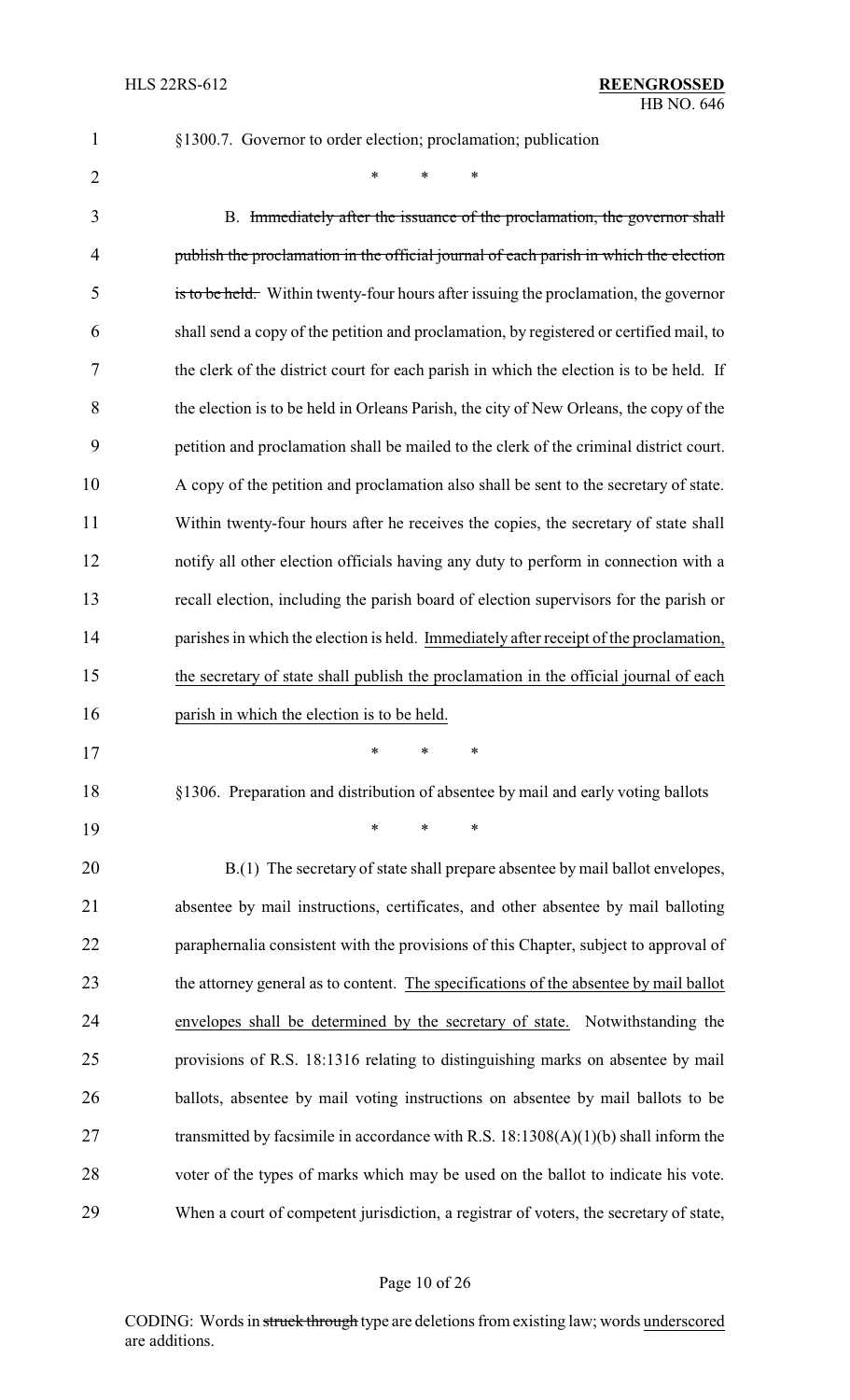| $\mathbf{1}$   | or other competent authority determines that there exists a literate linguistic minority  |
|----------------|-------------------------------------------------------------------------------------------|
| $\overline{2}$ | equal to more than five percent of the total population of any parish, the secretary of   |
| 3              | state, with approval of the attorney general as to content, shall prepare and furnish     |
| 4              | absentee by mail and early voting ballots, absentee by mail and early voting              |
| 5              | instructions, and certificates in the minority language in sufficient quantity to         |
| 6              | provide to each absentee by mail and early voter requesting voting material in that       |
| 7              | language.                                                                                 |
| 8              | ∗<br>*<br>$\ast$                                                                          |
| 9              | §1308. Absentee voting by mail                                                            |
| 10             | A.                                                                                        |
| 11             | *<br>*<br>∗                                                                               |
| 12             | (2)                                                                                       |
| 13             | ∗<br>∗<br>∗                                                                               |
| 14             | (j)                                                                                       |
| 15             | $\ast$<br>∗<br>*                                                                          |
| 16             | (ii) The secretary of state as the chief election officer of the state shall take         |
| 17             | all actions reasonably necessary to allow registered voters who are unable to vote        |
| 18             | during early voting or at the polling place on election day due to out-of-parish or out-  |
| 19             | of-state work responsibilities relating to a declared emergency to vote, whether by       |
| 20             | mail, facsimile, or other means of transmission of the ballot.                            |
| 21             | *<br>*<br>∗                                                                               |
| 22             | §1309. Early voting; verification                                                         |
| 23             | ∗<br>$\ast$<br>∗                                                                          |
| 24             | J.(1) Upon approval of the secretary of state, a registrar of voters may utilize          |
| 25             | commissioners selected and trained by the registrar of voters to assist the registrar     |
| 26             | during the early voting period in the conduct of early voting by his office. A            |
| 27             | registrar of voters shall, in seeking the approval of the secretary of state, indicate to |
| 28             | the secretary the number of commissioners that is required for such assistance. A         |
| 29             | commissioner who assists the registrar in the conduct of early voting shall take an       |

# Page 11 of 26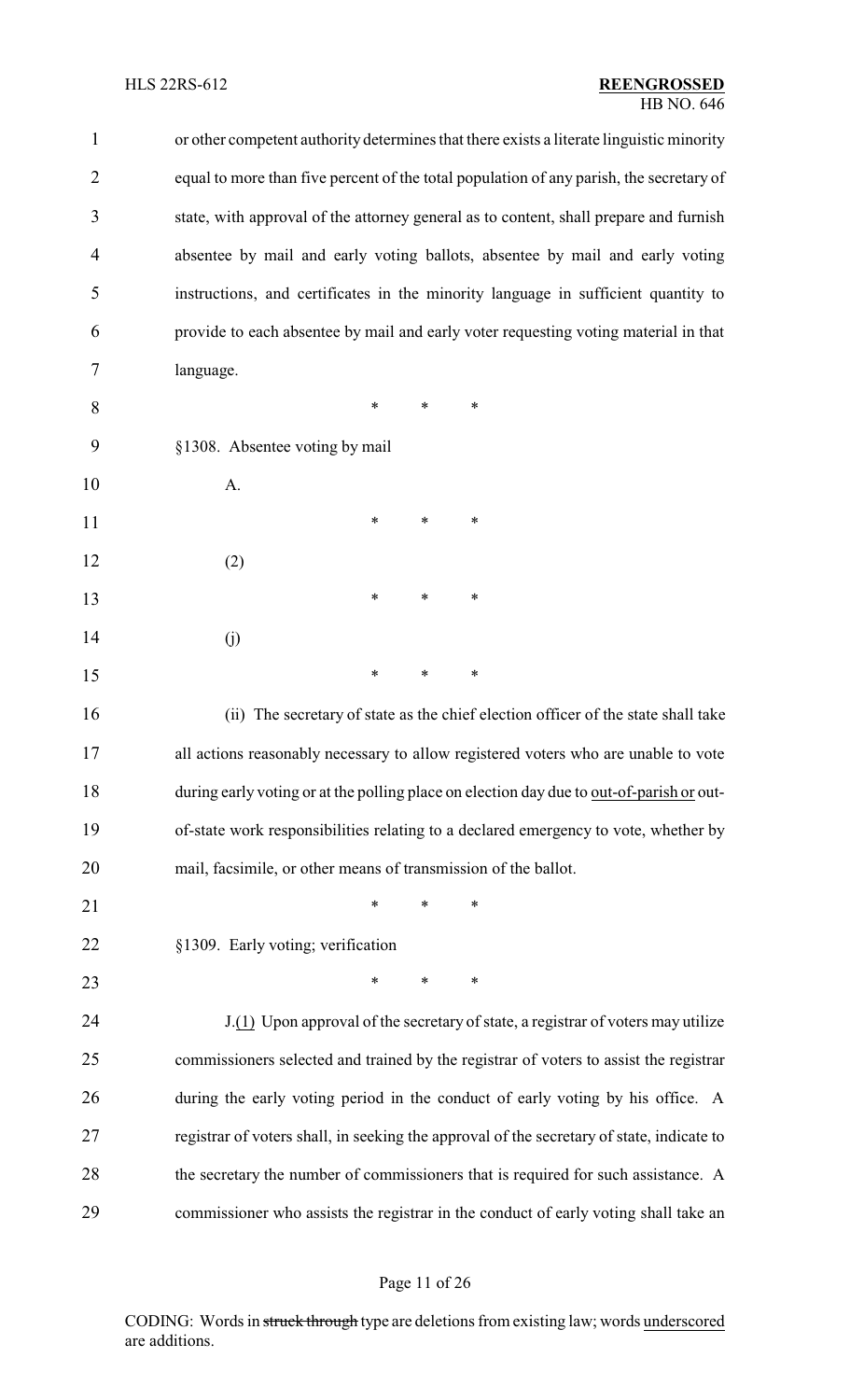1 oath of office as a deputy registrar for the early voting period and shall complete an affidavit prepared by the secretary of state that contains the name, address, and last four digits of the social security number of the early voting commissioner and an acknowledgment that the law prohibits the disclosure of confidential voter information listed in the precinct register or early voting list kept by the registrar. The affidavit shall be retained in the office of the registrar of voters. A commissioner who assists the registrar in the conduct of early voting shall be paid 8 in accordance with R.S.  $18:426.1(A)(3)$  and B, if applicable, for each day of such assistance.

 (2) For an election held within one year following the date of the issuance of a gubernatorial declaration of an emergency, if a registrar of voters determines that there is a parishwide shortage of early voting commissioners because a significant number of early voting commissioners have been temporarily displaced due to such emergency, the registrar of voters may submit a written request to the secretary of state, on or before the fourteenth day prior to the start of early voting, 16 for additional early voting commissioners from other parishes to assist the registrar 17 in the conduct of early voting. A registrar of voters shall, in seeking the approval of 18 the secretary of state, indicate to the secretary the number of early voting commissioners that is required for such assistance and an explanation of the need for additional early voting commissioners. If the secretary of state determines that there is a need for additional early voting commissioners and that the allocation of additional commissioners is feasible, the secretary of state shall approve the request and notify the registrar of voters of the parish affected by the emergency. The registrar of voters of the affected parish shall select early voting commissioners to serve in the affected parish based on availability and proximity. The registrar of voters of the affected parish shall ensure that the selected earlyvoting commissioners have received adequate training on the voting machines that are used in the affected parish and on any procedures necessary for the conduct of the election. A commissioner who assists the registrar of voters in the conduct of early voting shall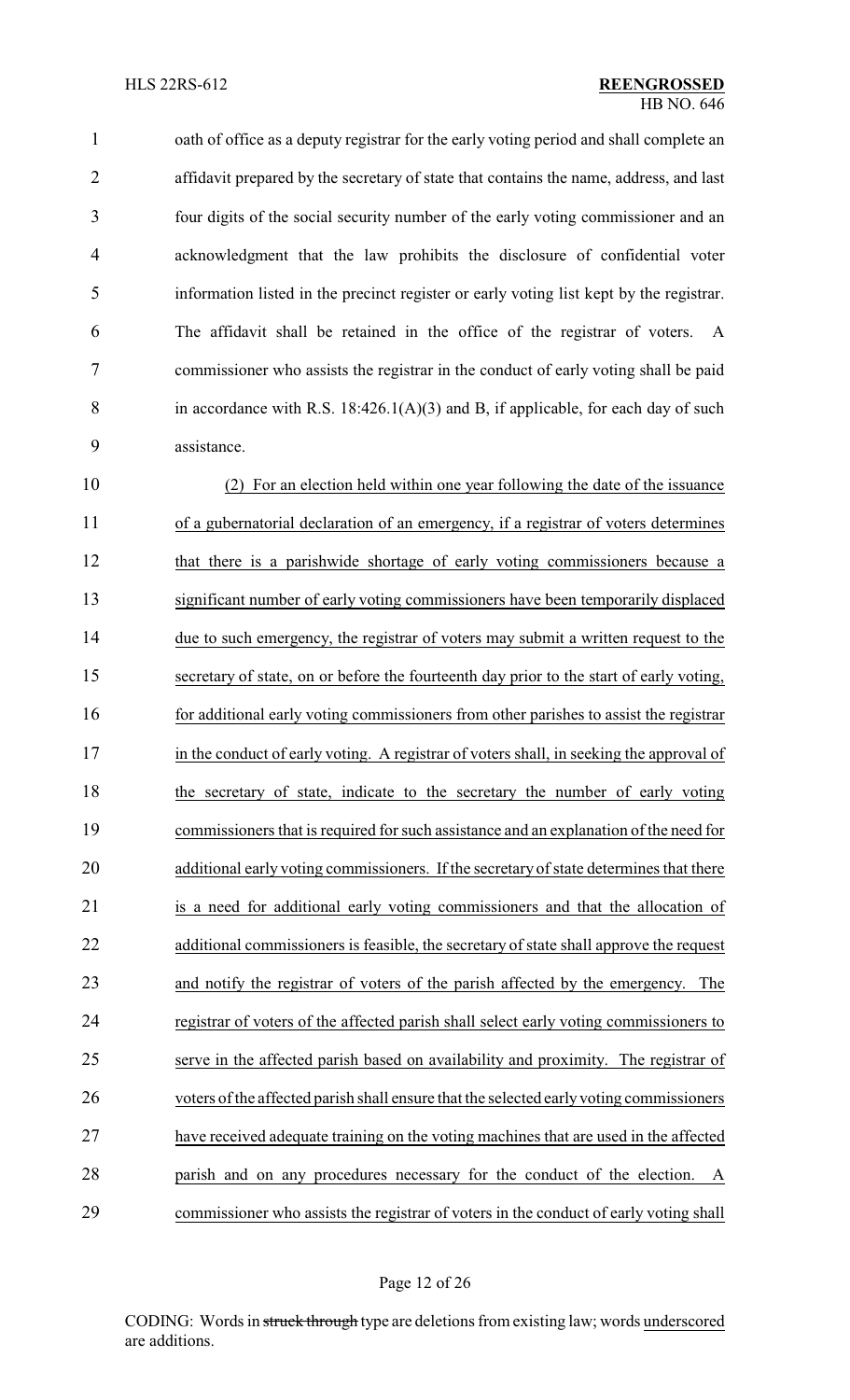| $\mathbf{1}$   | take an oath of office as a deputy registrar of voters for the early voting period and      |
|----------------|---------------------------------------------------------------------------------------------|
| $\overline{2}$ | shall complete an affidavit prepared by the secretary of state that contains the name,      |
| 3              | address, and last four digits of the social security number of the early voting             |
| 4              | commissioner and an acknowledgment that the law prohibits the disclosure of                 |
| 5              | confidential voter information listed in the precinct register or early voting list kept    |
| 6              | by the registrar. The affidavit shall be retained in the office of the registrar of voters. |
| 7              | A commissioner who assists the registrar in the conduct of early voting shall be paid       |
| 8              | in accordance with R.S. $18:426.1(A)(3)$ and (B), if applicable, for each day of such       |
| 9              | assistance. The selected early voting commissioners, upon approval by the secretary         |
| 10             | of state, shall be entitled to appropriate reimbursement for travel expenses.               |
| 11             | $\ast$<br>*<br>$\ast$                                                                       |
| 12             | §1313. Tabulation and counting of absentee by mail and early voting ballots                 |
| 13             | $\ast$<br>*<br>*                                                                            |
| 14             | H. The procedure for counting early voting machine ballots and paper ballots                |
| 15             | voted during early voting shall be as follows:                                              |
| 16             | *<br>∗                                                                                      |
| 17             | (13) The absentee by mail and early voting votes cast for a candidate and                   |
| 18             | those cast for and against a proposition shall be counted and the total number of           |
| 19             | absentee by mail and early voting votes cast for a candidate and those cast for and         |
| 20             | against a proposition shall be announced in the order the offices and candidates and        |
| 21             | propositions are listed on the ballot. The members of the board shall enter shall be        |
| 22             | entered by the members of the board as the total number of votes on the final               |
| 23             | absentee by mail and early voting vote report, and the members of the board shall           |
| 24             | certify the results. A copy of the final absentee by mail and early voting vote report      |
| 25             | shall be posted by a member of the board after the polls close at the location where        |
| 26             | the tabulation and counting was conducted and the office of the registrar of voters.        |
| 27             | $\ast$<br>*<br>*                                                                            |
| 28             | K.                                                                                          |
| 29             | ∗<br>∗<br>∗                                                                                 |

# Page 13 of 26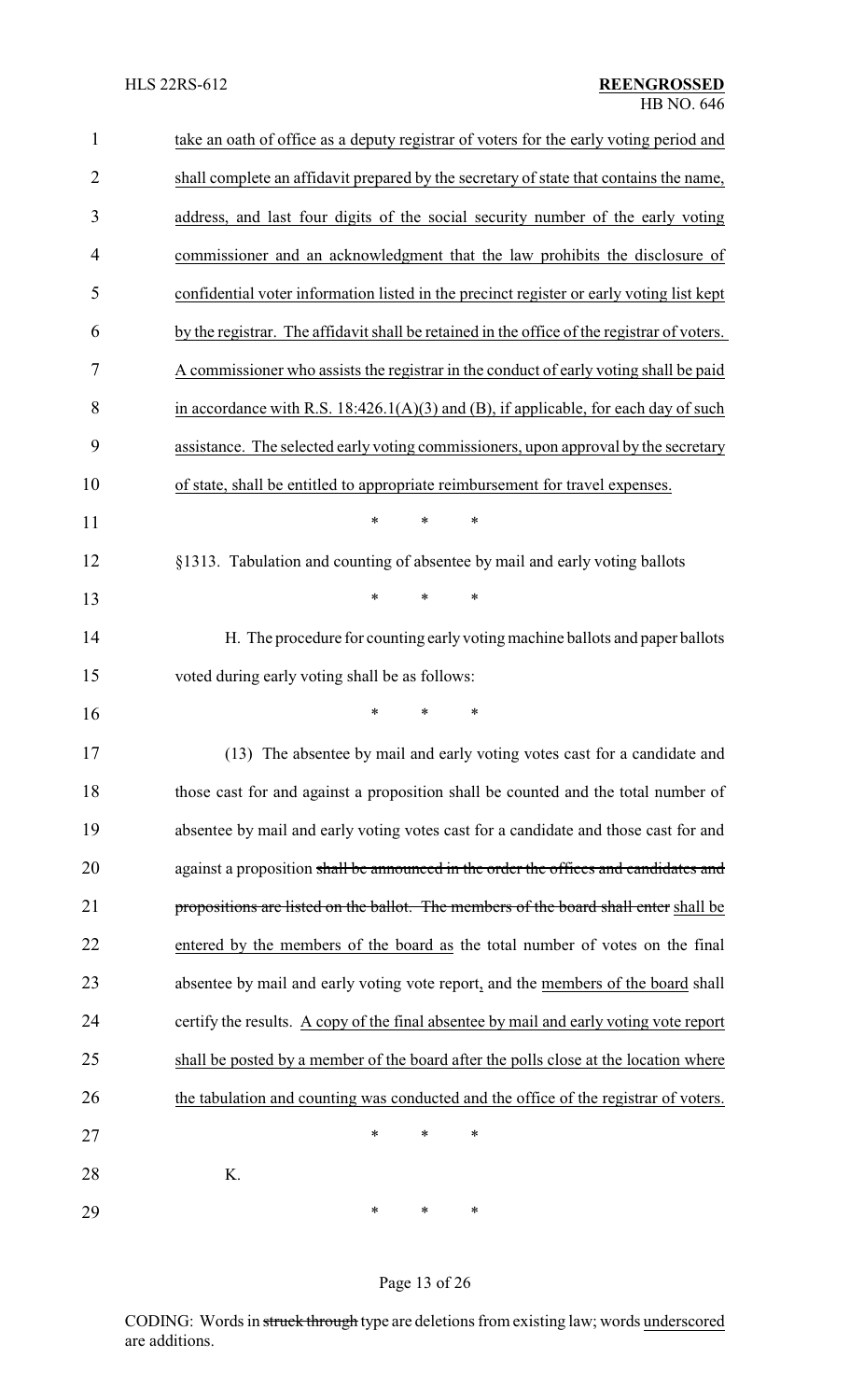| $\mathbf{1}$   | $(2)(a)(i)$ Notwithstanding the provisions of Paragraph $(1)$ of this Subsection,        |
|----------------|------------------------------------------------------------------------------------------|
| $\overline{2}$ | if the number of absentee by mail and early voting ballots cast for all candidates for   |
| 3              | an office could make a difference in the outcome of the election for such office, upon   |
| $\overline{4}$ | the written request of a candidate for such office, the board shall recount the absentee |
| 5              | by mail ballots by hand or scanning equipment and early voting ballots                   |
| 6              | electronically, unless paper ballots were used for early voting and in such case, the    |
| $\overline{7}$ | ballots shall be recounted by hand for such office. The registrar shall preserve the     |
| 8              | envelope or container and its contents inviolate and, except upon the board              |
| 9              | recounting the absentee by mail ballots, shall not allow the absentee by mail and        |
| 10             | early voting ballots to be inspected by anyone until the recounting of the absentee by   |
| 11             | mail and early voting ballots by the board.                                              |
| 12             | (ii) Notwithstanding the provisions of Paragraph (1) of this Subsection, if the          |
| 13             | number of absentee by mail and early voting ballots cast for and against a               |
| 14             | proposition could make a difference in the outcome of the election, upon the written     |
| 15             | request of a person who voted in the proposition election, the board shall recount the   |
| 16             | absentee by mail ballots by hand or scanning equipment and early voting ballots          |
| 17             | electronically, unless paper ballots were used for early voting and in such case, the    |
| 18             | ballots shall be recounted by hand for such election. The registrar shall preserve the   |
| 19             | envelope or container and its contents inviolate and, except upon the board              |
| 20             | recounting the absentee by mail ballots, shall not allow the absentee by mail and        |
| 21             | early voting ballots to be inspected by anyone until the recounting of the absentee by   |
| 22             | mail and early voting ballots by the board.                                              |
| 23             | $\ast$<br>∗<br>∗                                                                         |
| 24             | §1313.1. Preparation, verification, tabulation, and counting of absentee by mail and     |
| 25             | early voting ballots                                                                     |
| 26             | $\ast$<br>$\ast$<br>∗                                                                    |
| 27             | I. The procedure for counting early voting machine ballots on election day               |
| 28             | shall be as follows:                                                                     |
| 29             | $\ast$<br>∗<br>∗                                                                         |

# Page 14 of 26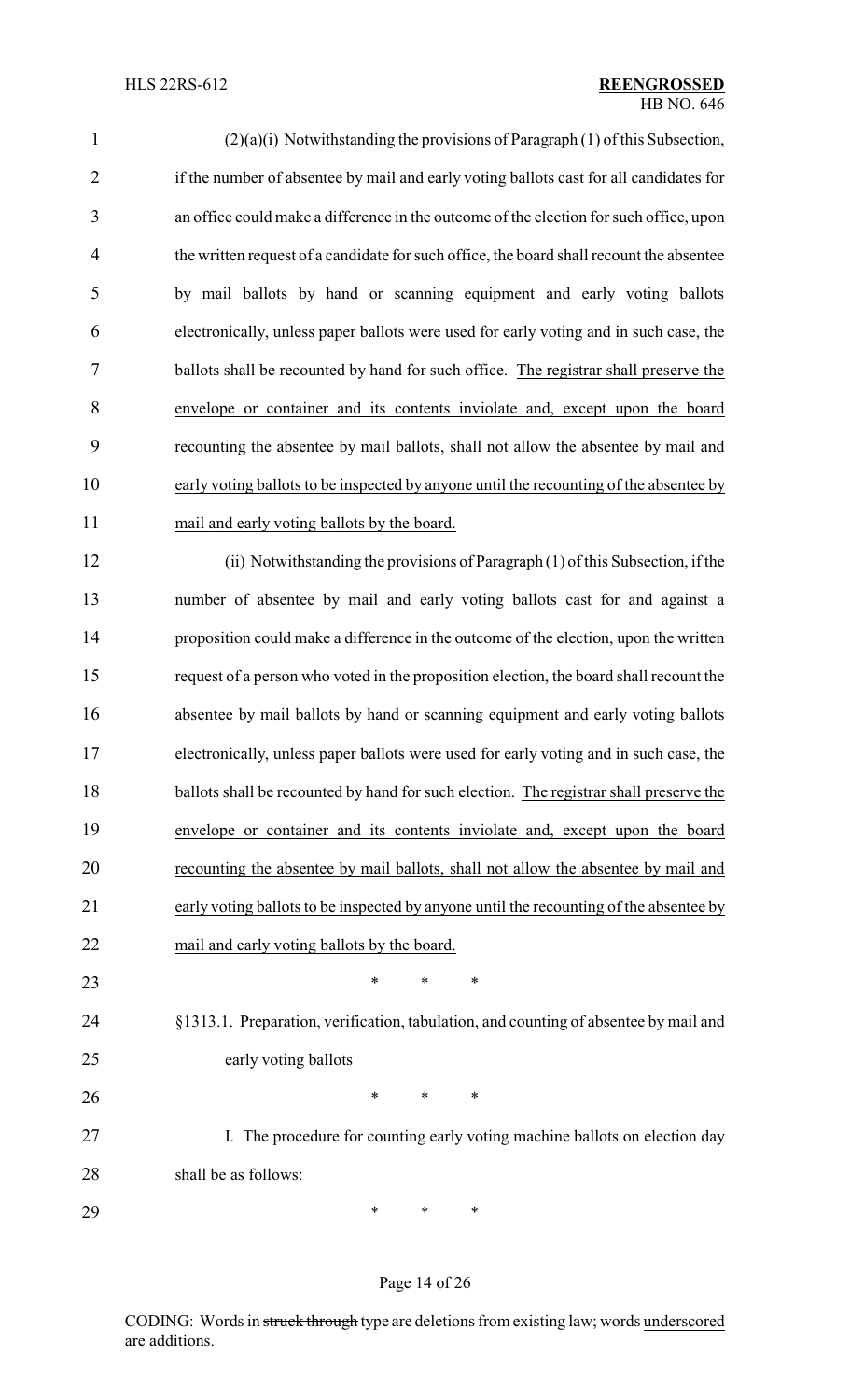| $\mathbf{1}$   | (5) The absentee by mail and early voting votes cast for a candidate and                 |
|----------------|------------------------------------------------------------------------------------------|
| $\overline{2}$ | those cast for and against a proposition shall be counted and the total number of        |
| 3              | absentee by mail and early voting votes cast for a candidate and those cast for and      |
| $\overline{4}$ | against a proposition shall be announced in the order the offices and candidates and     |
| 5              | propositions are listed on the ballot. The members of the board shall enter-shall be     |
| 6              | entered by the members of the board as the total number of votes on the final            |
| 7              | absentee by mail and early voting vote report, and the members of the board shall        |
| 8              | certify the results. A copy of the final absentee by mail and early voting vote report   |
| 9              | shall be posted by a member of the board after the polls close at the location where     |
| 10             | the tabulation and counting was conducted and the office of the registrar of voters.     |
| 11             | $\ast$<br>$\ast$<br>*                                                                    |
| 12             | L.                                                                                       |
| 13             | $\ast$<br>∗<br>∗                                                                         |
| 14             | (2)(a)(i) Notwithstanding the provisions of Paragraph (1) of this Subsection,            |
| 15             | if the number of absentee by mail and early voting ballots cast for all candidates for   |
| 16             | an office could make a difference in the outcome of the election for such office, upon   |
| 17             | the written request of a candidate for such office, the board shall recount the absentee |
| 18             | by mail ballots by hand or scanning equipment and early voting ballots                   |
| 19             | electronically, unless paper ballots were used for early voting and in such case, the    |
| 20             | ballots shall be recounted by hand for such office. The registrar shall preserve the     |
| 21             | envelope or container and its contents inviolate and, except upon the board              |
| 22             | recounting the absentee by mail ballots, shall not allow the absentee by mail and        |
| 23             | early voting ballots to be inspected by anyone until the recounting of the absentee by   |
| 24             | mail and early voting ballots by the board.                                              |
| 25             | (ii) Notwithstanding the provisions of Paragraph (1) of this Subsection, if the          |
| 26             | number of absentee by mail and early voting ballots cast for and against a               |
| 27             | proposition could make a difference in the outcome of the election, upon the written     |
| 28             | request of a person who voted in the proposition election, the board shall recount the   |
| 29             | absentee by mail ballots by hand or scanning equipment and early voting ballots          |
|                |                                                                                          |

# Page 15 of 26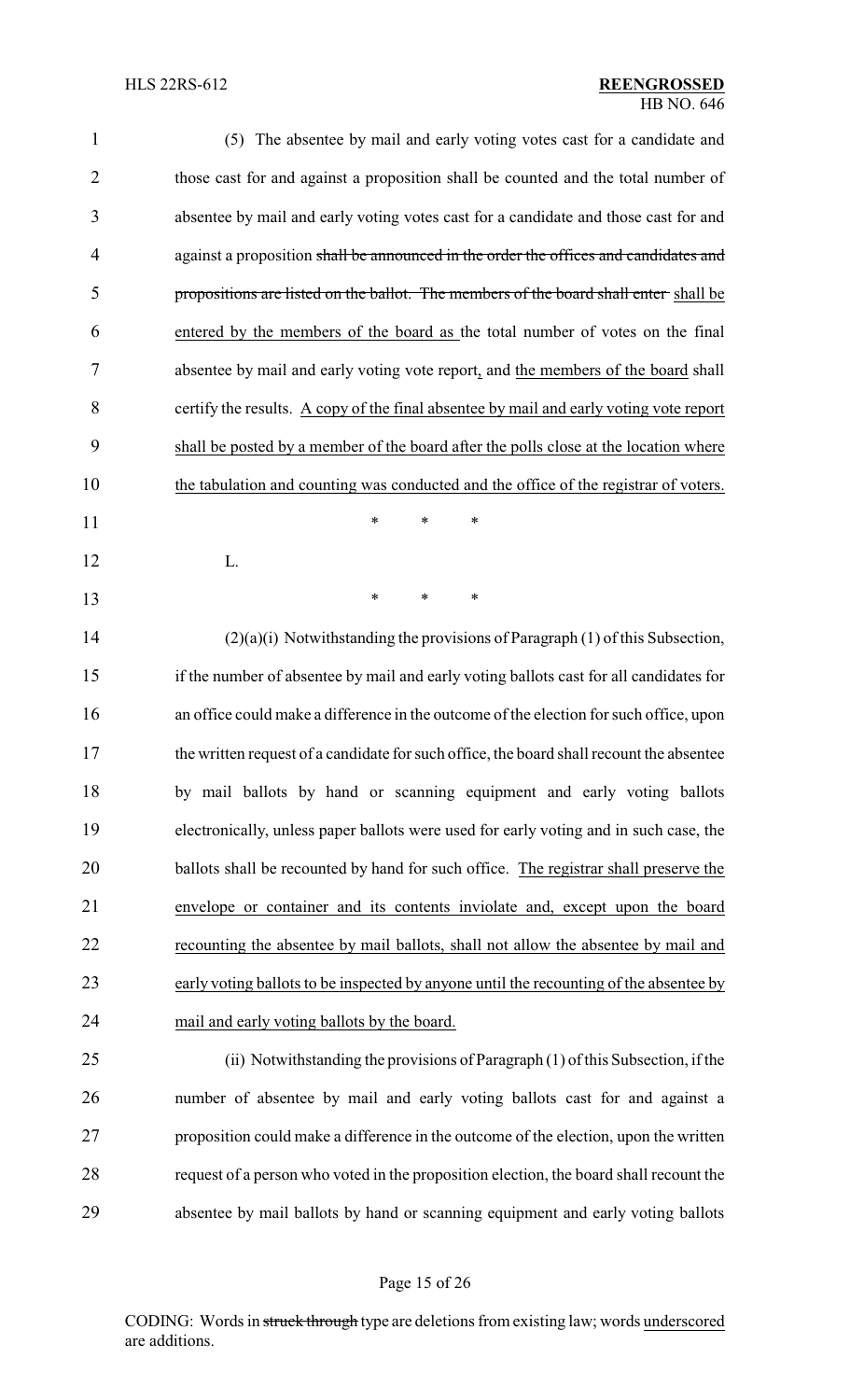| $\mathbf{1}$   | electronically, unless paper ballots were used for early voting and in such case, the     |  |  |
|----------------|-------------------------------------------------------------------------------------------|--|--|
| $\overline{2}$ | ballots shall be recounted by hand for such election. The registrar shall preserve the    |  |  |
| 3              | envelope or container and its contents inviolate and, except upon the board               |  |  |
| 4              | recounting the absentee by mail ballots, shall not allow the absentee by mail and         |  |  |
| 5              | early voting ballots to be inspected by anyone until the recounting of the absentee by    |  |  |
| 6              | mail and early voting ballots by the board.                                               |  |  |
| 7              | *<br>*<br>∗                                                                               |  |  |
| 8              | §1511.3. Filing of reports; forms; notice                                                 |  |  |
| 9              | $\ast$<br>*<br>∗                                                                          |  |  |
| 10             | E. The supervisory committee shall notify each person who has qualified for               |  |  |
| 11             | office the preceding year and whose last filed disclosure report reflects a deficit, each |  |  |
| 12             | person who filed a supplemental report the preceding year which reflected a deficit,      |  |  |
| 13             | and each declared but unqualified candidate who filed a report the previous year, of      |  |  |
| 14             | the date that the annual report as provided in R.S. 18:1491.6(E) and $18:1495.4(E)$ is    |  |  |
| 15             | due and of the information required in the report. Each notice shall be mailed or sent    |  |  |
| 16             | by electronic mail at least thirty days prior to the date the report is due; however,     |  |  |
| 17             | failure by the supervisory committee to notify a candidate, committee, or other           |  |  |
| 18             | person as required by this Subsection shall not bar or be a defense to any action         |  |  |
| 19             | brought against a candidate, treasurer or chairman of any committee, or other person      |  |  |
| 20             | by the supervisory committee under the provisions of this Chapter.                        |  |  |
| 21             | Section 2. R.S. 18:423(C), (E), and (H), 433(A)(1) and (5), (B)(1), and (D), and          |  |  |
| 22             | 1371 are hereby amended and reenacted to read as follows:                                 |  |  |
| 23             | §423. Parish boards of election supervisors                                               |  |  |
| 24             | ∗<br>*<br>*                                                                               |  |  |
| 25             | C. Composition. (1) In each parish, the board of election supervisors shall               |  |  |
| 26             | be composed of the registrar of voters, the clerk of court, the chairman of the parish    |  |  |
| 27             | executive committee of each recognized political party or his designee, or an             |  |  |
| 28             | alternate designee if the designee cannot serve, who both of whom shall be a member       |  |  |
| 29             | members of the parish executive committee of the same recognized political party,         |  |  |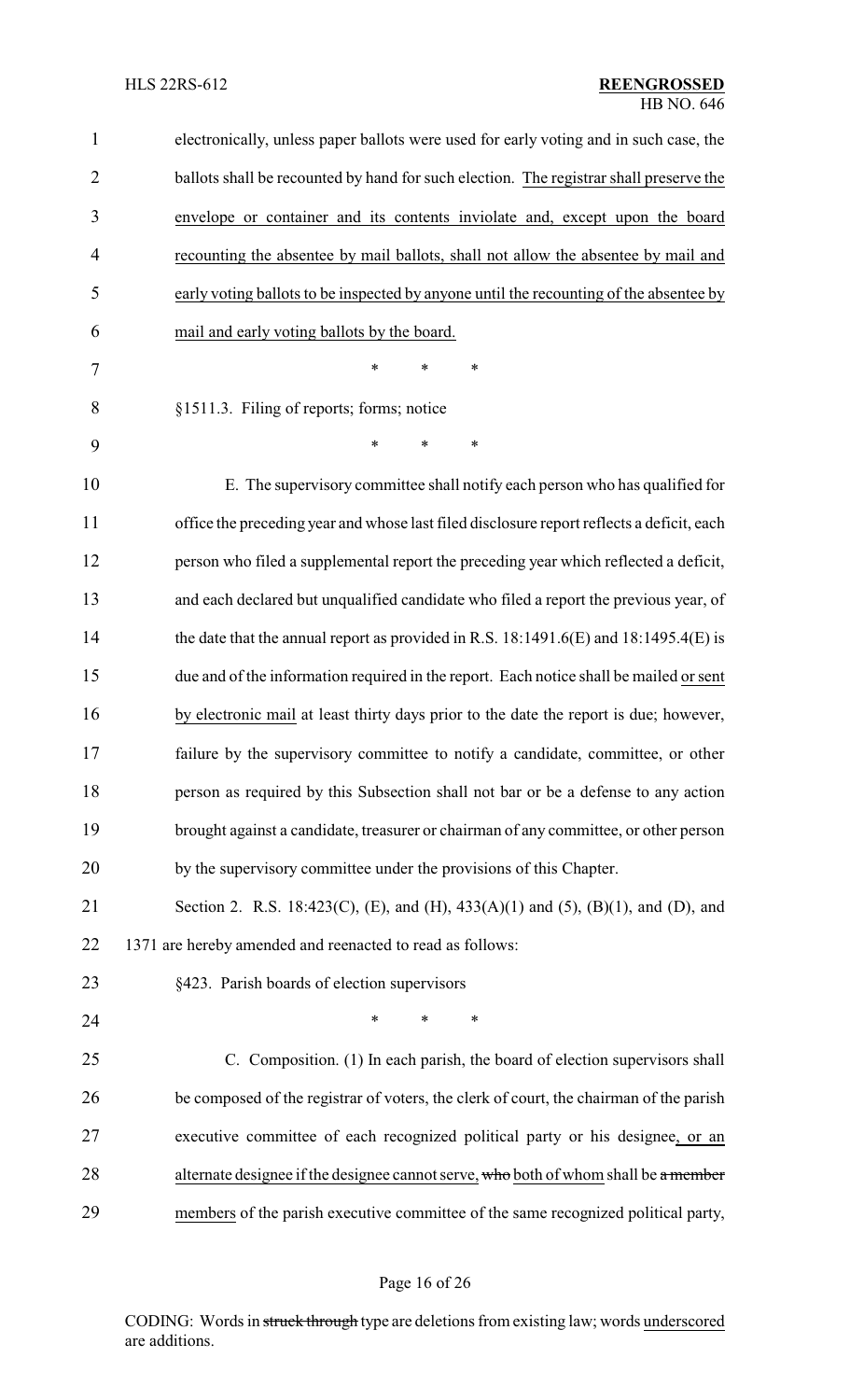| $\mathbf{1}$   | and one member, or an alternate member if the member cannot serve, appointed by          |
|----------------|------------------------------------------------------------------------------------------|
| $\overline{2}$ | the governor.                                                                            |
| 3              | (2) In a parish where a parish executive committee of a recognized political             |
| $\overline{4}$ | party has not been formed or where there is a vacancy in the office of chairman, the     |
| 5              | chairman of the state central committee of that political party may appoint a voter      |
| 6              | and an alternate voter who is are registered in the parish as being affiliated with the  |
| 7              | political party to serve on the parish board of election supervisors.                    |
| 8              | None of the following members of the parish board of election<br>(3)                     |
| 9              | supervisors shall be an employee of the clerk of court or the registrar of voters in the |
| 10             | parish or an immediate family member of the clerk of court or his designee or the        |
| 11             | registrar of voters or his designee:                                                     |
| 12             | (a) The designee or alternate designee of the chairman of a parish executive             |
| 13             | committee.                                                                               |
| 14             | (b) The appointee or alternate appointee of the chairman of a state central              |
| 15             | committee.                                                                               |
| 16             | (c) The appointee or alternate appointee of the governor.                                |
| 17             | ∗<br>∗<br>∗                                                                              |
| 18             | E. Compensation. Each member of the parish board of election supervisors                 |
| 19             | shall receive fifty dollars for each day, not to exceed six days, actually spent in the  |
| 20             | performance of his duties in preparing for and supervising each election held in the     |
| 21             | parish, except that each member of the board may be compensated for not more than        |
| 22             | seven days for a presidential or regularly scheduled congressional primary or general    |
| 23             | election. In addition, each member of the board who is not a public official shall       |
| 24             | receive fifty dollars for each day spent in court as a subpoenaed witness in litigation  |
| 25             | concerning the performance of his duties as a member of the parish board of election     |
| 26             | supervisors in connection with an election.                                              |
| 27             | ∗<br>∗<br>∗                                                                              |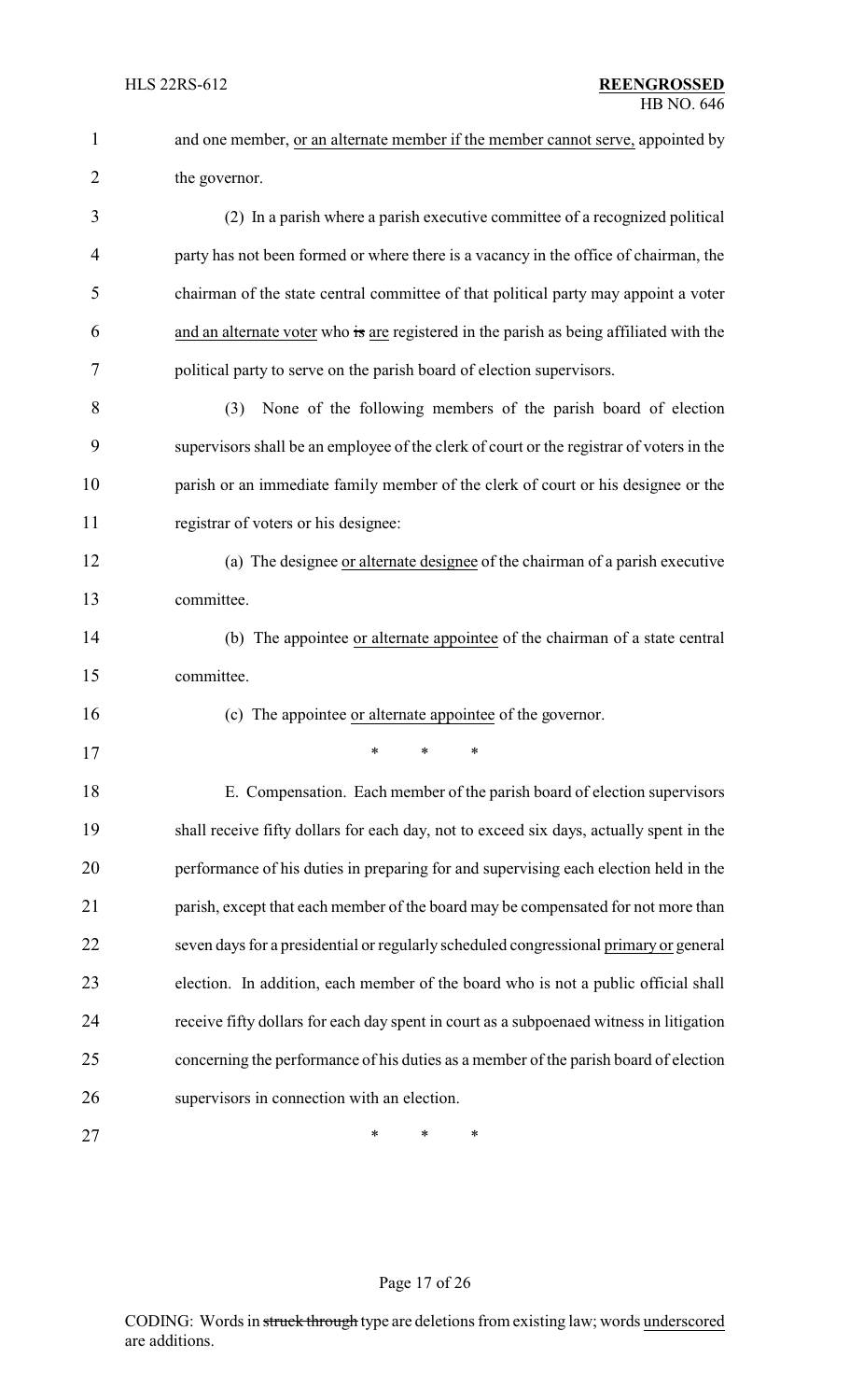| 1              | H. Designees. $(1)$ The clerk of court and the registrar of voters may each           |
|----------------|---------------------------------------------------------------------------------------|
| $\overline{2}$ | appoint a designee to serve in his place on the parish board of election supervisors  |
| 3              | when he is absent from any meetings of the board. Any designee of the registrar of    |
| 4              | voters shall be a sworn deputy registrar. For each day of such service the designee   |
| 5              | of the clerk of court or the registrar of voters shall be paid the same compensation  |
| 6              | as a member, and the designating member shall not be compensated for that day.        |
| 7              | Any compensation paid to the designee shall be counted against the designating        |
| 8              | member's compensation, which shall not exceed six days the number of days as          |
| 9              | provided in Subsection E of this Section.                                             |
| 10             | For each day of service the designee or alternate designee of the<br>(2)              |
| 11             | chairman of the parish executive committee, the designee or alternate designee of the |
| 12             | chairman of the state central committee, and the member or alternate member of the    |
| 13             | governor shall be paid the same compensation as a member or appointee, and the        |
| 14             | designating member or appointee shall not be compensated for that day. Any            |
| 15             | compensation paid to the designee or alternate designee of the chairman of the parish |
| 16             | executive committee, designee or alternate designee of the chairman of the state      |
| 17             | central committee, or member or alternate member appointed by the governor shall      |
| 18             | be counted against the compensation of the designating member or governor's           |
| 19             | member, which shall not exceed the number of days as provided in Subsection E of      |
| 20             | this Section.                                                                         |
| 21             | *<br>$\ast$<br>$\ast$                                                                 |
| 22             | Commissioners-in-charge; course of instruction; selection; commission;<br>§433.       |
| 23             | disqualification; replacement                                                         |
| 24             | A. Course of instruction. (1) The clerk of court shall conduct a course of            |

 instruction for commissioners-in-charge during the period beginning August first 26 through the end of December of each year. However, if the governor declares a state of emergency between August first and December thirty-first of any year, the deadline to complete the course is January thirty-first of the year following the

Page 18 of 26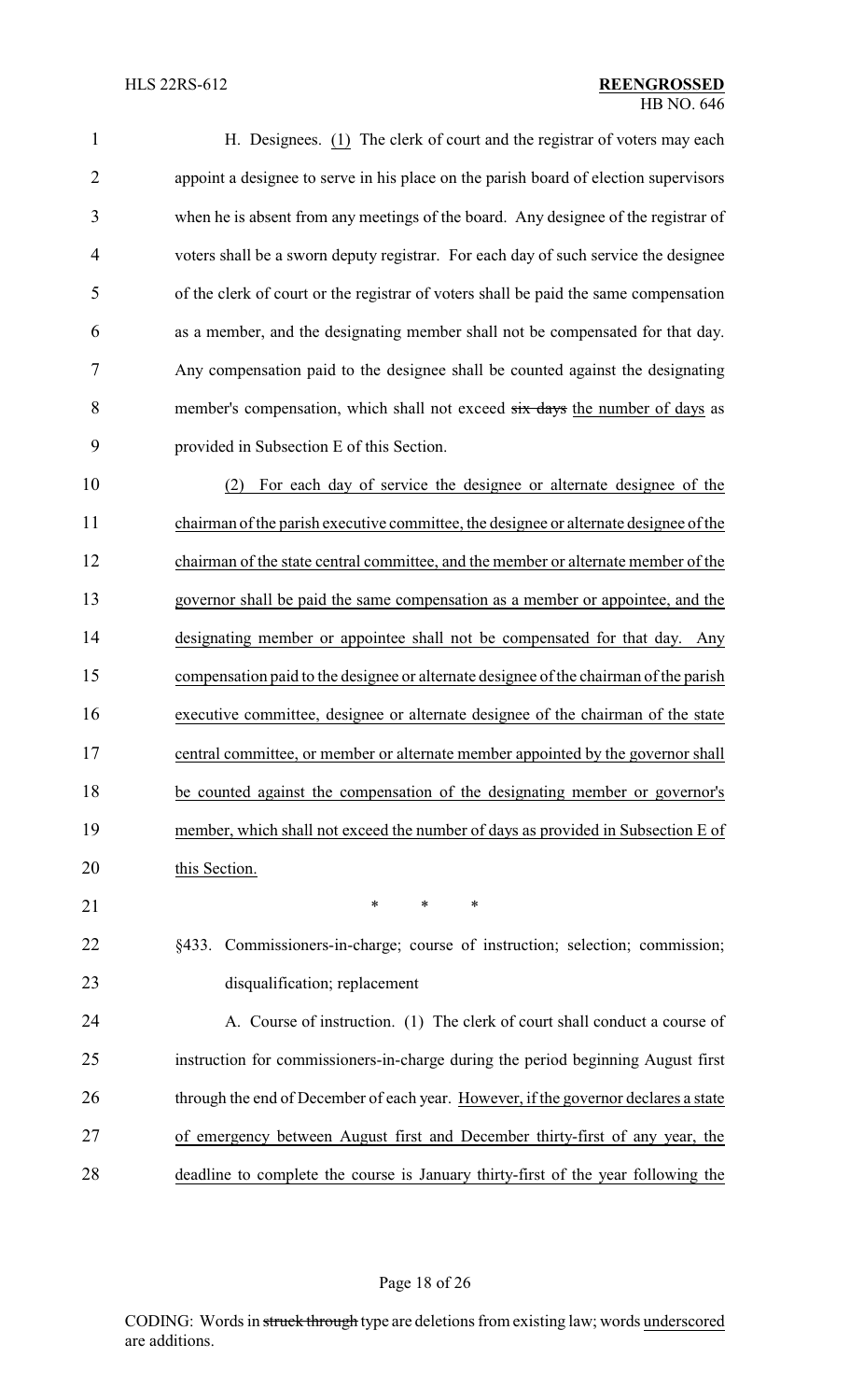| $\mathbf{1}$   | gubernatorially declared state of emergency. The course shall be open to any             |
|----------------|------------------------------------------------------------------------------------------|
| $\overline{2}$ | certified commissioner who meets the qualifications set forth in R.S. 18:424(B).         |
| 3              | $\ast$<br>$\ast$<br>*                                                                    |
| $\overline{4}$ | (5) On or before <del>December thirty-first of each year,</del> the deadline specified   |
| 5              | in Paragraph (1) of this Subsection but after the date of the course of instruction, the |
| 6              | clerk of court shall file with the parish board of election supervisors a certified list |
| 7              | containing the name of each person to whom he has issued a certificate, together         |
| 8              | with the social security number, the party affiliation, the mailing address, and the     |
| 9              | ward in which each such person is registered to vote. As soon as possible thereafter,    |
| 10             | the clerk of court shall enter the list in the state voter registration computer system. |
| 11             | *<br>$\ast$<br>*                                                                         |
| 12             | B. Selection. $(1)(a)$ The parish board of election supervisors shall meet at            |
| 13             | 10:00 a.m. on by the second Friday in January of each year to select a commissioner-     |
| 14             | in-charge to serve at each precinct in the parish. The meeting shall be open to the      |
| 15             | public. The board shall have previously posted a notice on the front door of the         |
| 16             | courthouse stating the location within the courthouse where the meeting is to be held.   |
| 17             | The selection of commissioners-in-charge shall be made from the certified list           |
| 18             | furnished by the clerk as required by Paragraph $(A)(5)$ of this Section and in the      |
| 19             | manner hereafter set forth. provided for in this Subsection.                             |
| 20             | (b) If the course of instruction for commissioners-in-charge is delayed due              |
| 21             | to a gubernatorially declared state of emergency as provided by Paragraph $(A)(1)$ of    |
| 22             | this Section, the parish board of election supervisors shall meet at 10:00 a.m. on or    |
| 23             | before the fifth day after completion of the course of instruction.                      |
| 24             | *<br>*<br>∗                                                                              |
| 25             | D. Term of office. A commissioner-in-charge shall serve a term of office of              |
| 26             | one year, commencing on the third Monday in January of the year of selection or, if      |
| 27             | applicable, on the date of his selection during a meeting held in accordance with        |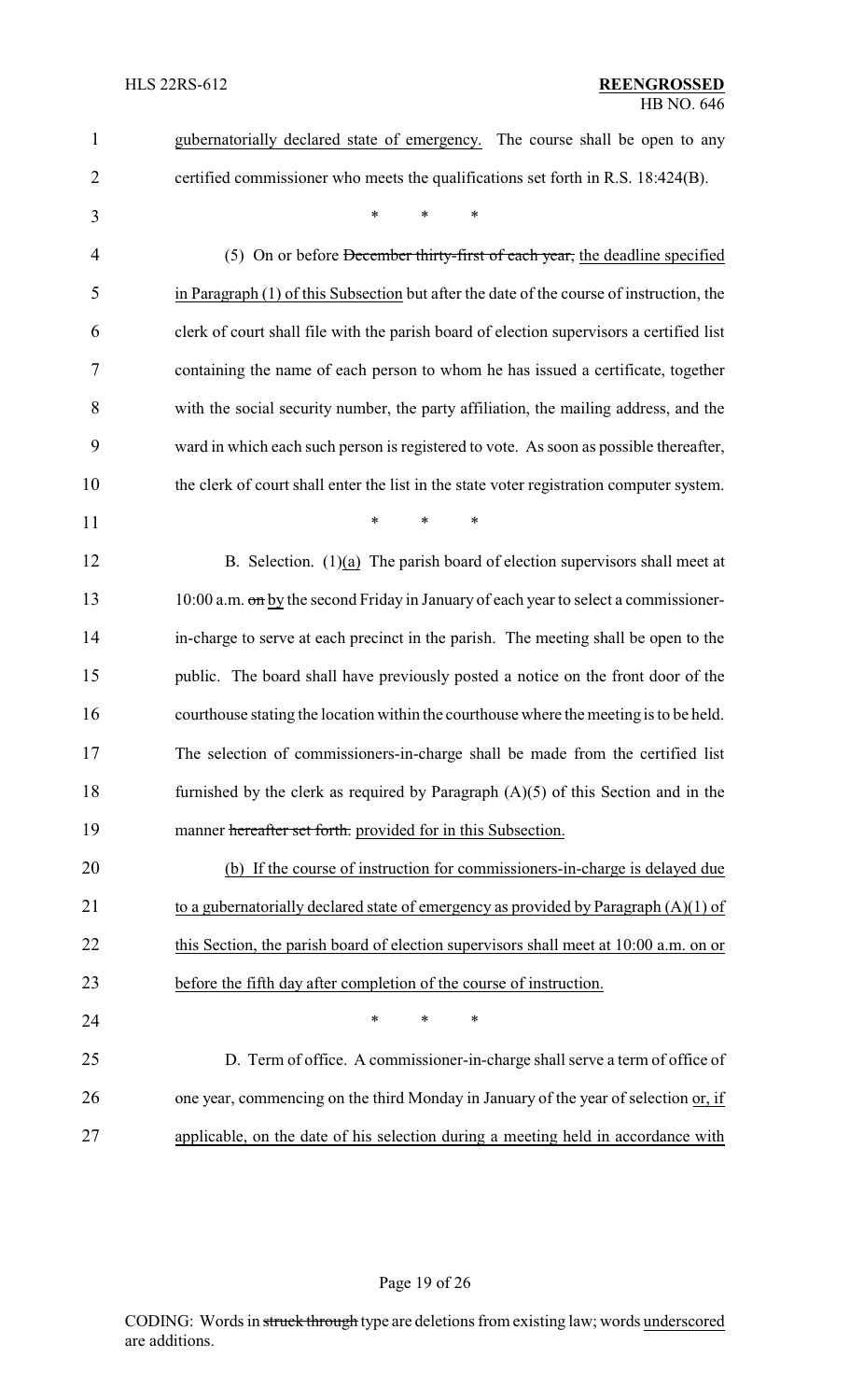- 
- 

remains on the list of certified commissioners during his term of office.

\* \* \*

Subparagraph (B)(1)(b) of this Section, provided that the commissioner-in-charge

§1371. Delivery and return of machines and supplies; contract; time of delivery

 A.(1)(a) The secretary of state shall contract for the delivery to the voting precincts of the election day machines and other election equipment and supplies for which he is responsible and for their return to the storage warehouses. The specifications for the contract shall be prepared by the secretary of state after consultation with and approval by the parish custodian of the parish in which the contract is to be performed. The contract shall be advertised and let in accordance with the Louisiana Procurement Code. The governing authority of the parish or municipality in which the voting machines are to be used may submit bids and be awarded contracts for the drayage of the voting machines.

 (b) The secretary of state may contract for delivery the week prior to the beginning of early voting until no later than 11:59 p.m. on the day before early voting begins for an election, in the parishes that have three or more early voting locations, of the voting machines and other election equipment and supplies for which he is responsible and for their return to the offices of the registrars of voters or the location designated by the registrar of voters within twenty-four hours of the end of early voting. The specifications for the contract shall be prepared by the secretary of state after consultation with and approval by the registrar of voters of the 22 parish in which the contract is to be performed. The contract shall be advertised and let in accordance with the Louisiana Procurement Code. The governing authority of the parish or municipality in which the voting machines are to be used may submit bids and be awarded contracts for the drayage of the early voting machines.

 (2) In addition to all other notices and advertisements for bids required, the secretary of state shall furnish notice of the invitation for bids at least thirty days 28 prior to the opening of bids for each contract for the delivery of machines to the early voting locations or voting precincts for a parish in the following manner:

#### Page 20 of 26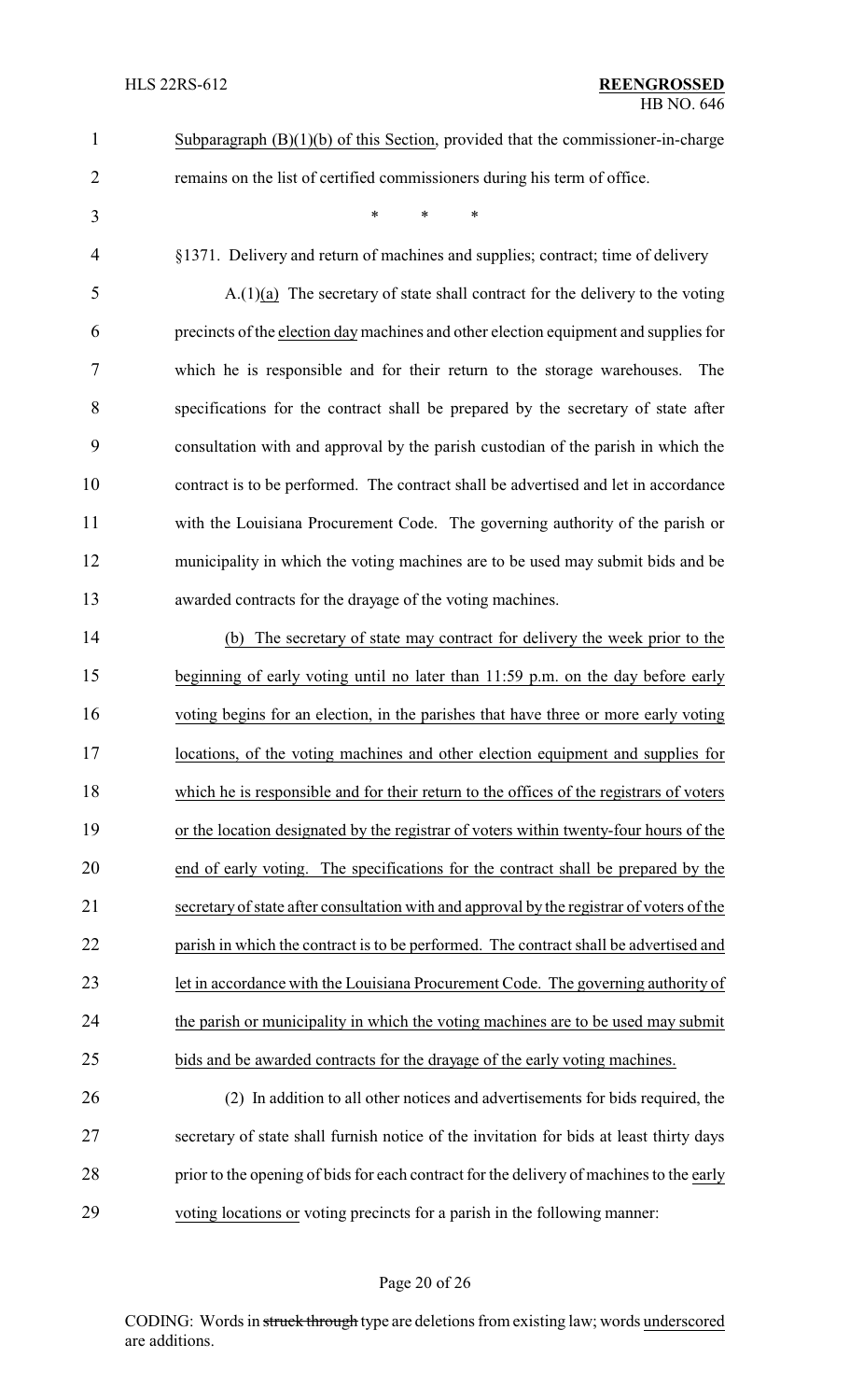| $\mathbf{1}$   | Publish notice of the invitation for bids in a newspaper of general<br>(a)               |
|----------------|------------------------------------------------------------------------------------------|
| $\overline{2}$ | circulation printed in such parish or, if there is no newspaper printed in such parish,  |
| 3              | in a newspaper printed in the nearest parish that has a general circulation in the       |
| $\overline{4}$ | parish covered by the contract.                                                          |
| 5              | Send such notice to the clerk of court for such parish who shall<br>(b)                  |
| 6              | prominently post such notice in his office.                                              |
| 7              | (c) Notify the parish governing authority for such parish of the contract and            |
| 8              | that such parish governing authority is allowed to bid on such contract.                 |
| 9              | Contracts for the delivery of voting machines to the early voting<br>(3)                 |
| 10             | locations or voting precincts in a parish may be entered into on a parish or regional    |
| 11             | basis. If a single contract provides for the delivery of voting machines to the early    |
| 12             | voting locations or voting precincts in more than one parish then the notices required   |
| 13             | by this Subsection shall be provided in each parish covered by such contract in          |
| 14             | accordance with this Subsection.                                                         |
| 15             | $B(1)$ No later than 11:59 p.m. on the day before an election, the contractor,           |
| 16             | under the supervision of the parish custodian or his representative, shall deliver the   |
| 17             | proper number of voting machines, a seal for sealing each voting machine after           |
| 18             | termination of voting, and other election equipment, supplies, and paraphernalia to      |
| 19             | the polling places of each precinct and shall place the machines in the polling place    |
| 20             | for use in voting. Each machine shall remain sealed until examined by or under the       |
| 21             | supervision of the commissioner-in-charge immediately before the polls are opened        |
| 22             | as required by R.S. 18:553.                                                              |
| 23             | (2) No later than 11:59 p.m. on the day before early voting begins for an                |
| 24             | election, the contractor, under the supervision of the parish registrar of voters or his |
| 25             | representative, shall deliver the proper number of early voting machines and other       |
| 26             | election equipment, supplies, and paraphernalia to the early voting locations and        |
| 27             | shall place the machines in the early voting location for use in early voting. Each      |
| 28             | early voting machine shall remain sealed until examined by or under the supervision      |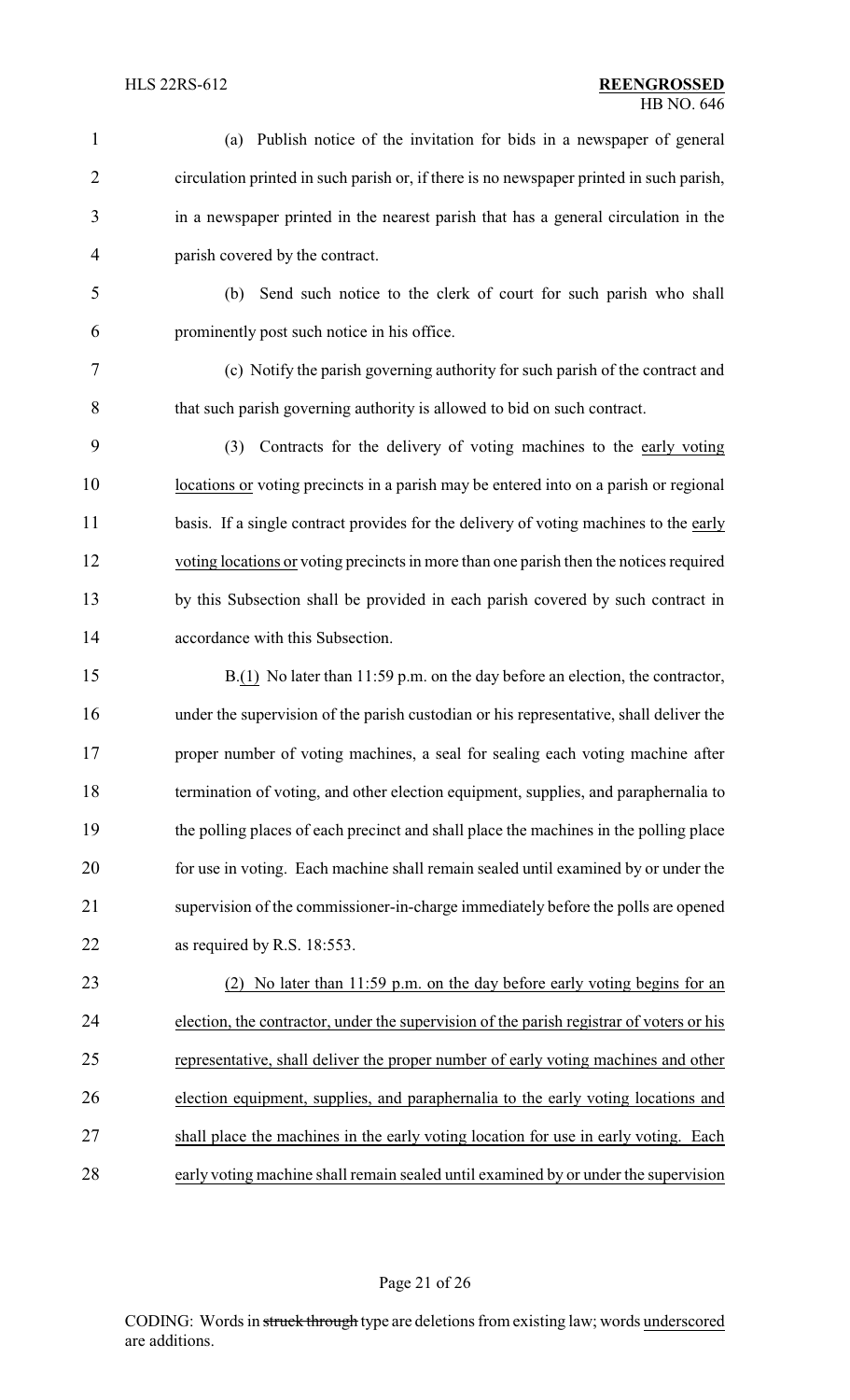| $\mathbf{1}$   | of the registrar or his deputy immediately before the early voting locations are              |
|----------------|-----------------------------------------------------------------------------------------------|
| $\overline{2}$ | opened.                                                                                       |
| 3              | Section 3. R.S. 18:1532 is hereby repealed in its entirety.                                   |
| 4              | Section 4.(A) Section 1, Section 3, and this Section of this Act shall become                 |
| 5              | effective upon signature of this Act by the governor or, if not signed by the governor, upon  |
| 6              | expiration of the time for bills to become law without signature by the governor, as provided |
| 7              | by Article III, Section 18 of the Constitution of Louisiana. If this Act is vetoed by the     |
| 8              | governor and subsequently approved by the legislature, Section 1, Section 3, and this Section |
| 9              | of this Act shall become effective on the day following such approval.                        |
| 10             | (B) Section 2 of this Act shall become effective on August 1, 2022.                           |

### DIGEST

The digest printed below was prepared by House Legislative Services. It constitutes no part of the legislative instrument. The keyword, one-liner, abstract, and digest do not constitute part of the law or proof or indicia of legislative intent. [R.S. 1:13(B) and 24:177(E)]

| HB 646 Reengrossed | 2022 Regular Session | Stefanski |
|--------------------|----------------------|-----------|
|                    |                      |           |

**Abstract:** Makes revisions to the La. Election Code.

Present law (R.S. 18:59.4) creates the La. Voter Registration Administrators' Certification Program to formalize and recognize the professional standards of registrars of voters, chief deputy registrars, and confidential assistants to registrars of voters in the state. Present law provides that one of the requirements of certification is 144 hours of course work to be completed within five years. Requires certification renewal every three years.

Proposed law retains present law except to provide that if a gubernatorially declared disaster impacts the certification process, the time period for completing the course work is six years and the certification renewal is required every four years.

Present law (R.S. 18:115) authorizes a person to register by mail to vote. Requires a person who registered by mail and who has not previously voted in the parish to vote either:

- (1) During early voting in the office of the registrar of voters.
- (2) In person at the precinct in which he is registered to vote.

Proposed law provides that a person who registered by mail may vote during early voting at any location where early voting is conducted rather than requiring that he vote at the registrar's office.

Present law provides exceptions to these limitations on where such a person may vote; provides that a person with a disability is exempt if he provides proof of the disability and a certification that because of the disability he cannot vote in person and he meets other requirements.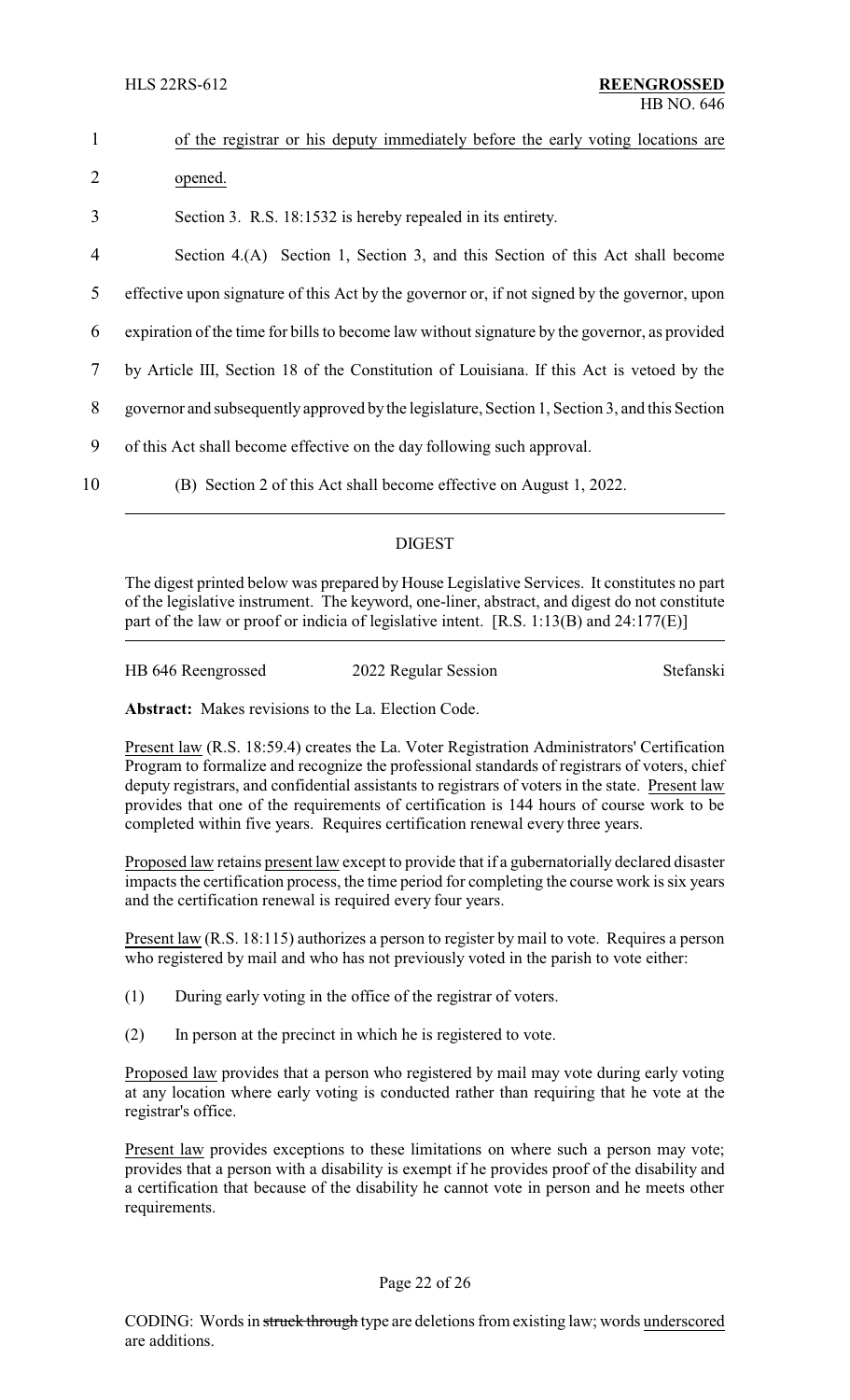Present law requires that the proof of a disability and certification that the person cannot vote in person be provided by a physician. Proposed law provides additionally that an optometrist, physician assistant, or nurse practitioner may provide such proof and certification.

Present law (R.S. 18:154) provides that the records of each registrar of voters are public records; however prohibits disclosure of the fact that a registered voter is entitled to assistance in voting and the following information of a registered voter:

- (1) The social security number.
- (2) The driver's license number.
- (3) The day and month of the date of birth.
- (4) The mother's maiden name.
- (5) The electronic mail address, except a registered voter who has qualified as a candidate for public office.
- (6) The short message service number.

Present law provides exceptions to the prohibition on the disclosure of such information. One such exception authorizes disclosure of the email address of a candidate to the Bd. of Ethics so that the board can contact the candidate about campaign finance reporting.

Proposed law further authorizes the board to contact candidates regarding the Code of Governmental Ethics.

Proposed law provides an additional exception; authorizes the Dept. of State or registrar of voters to transmit the full date of birth and mother's maiden name of a registered voter to the La. Dept. of Health to amend the voter's birth certificate.

Present law specifically prohibits disclosing the name and address of a law enforcement officer if he is engaging in hazardous activities to the extent that it is necessary for his name and address to be kept confidential. However, present law authorizes the disclosure of names and addresses of such officers on a general list.

Proposed law removes the general list exception to the prohibition.

Present law (R.S. 18:423) creates a board of election supervisors for each parish to supervise the preparation for and the conduct of all elections held in the parish. Provides that the board is comprised of the registrar of voters, the clerk of court, the chairman of the parish executive committee of each recognized political party or his designee who shall be a member of the parish executive committee of the same recognized political party, and one member appointed by the governor.

Proposed law authorizes each person appointing or designating a member to serve on the board to appoint or designate an alternate appointee or designee if the appointee or designee cannot serve.

Present law provides that each member of the parish board of election supervisors shall receive \$50 for each day, not to exceed six days, spent preparing for and supervising an election; provides that for a presidential or regularly scheduled congressional general election, the members receive compensation for seven days.

Proposed law makes the provision for seven days of compensation applicable to regularly scheduled congressional *primary* elections as well. Provides that the limits on the number

#### Page 23 of 26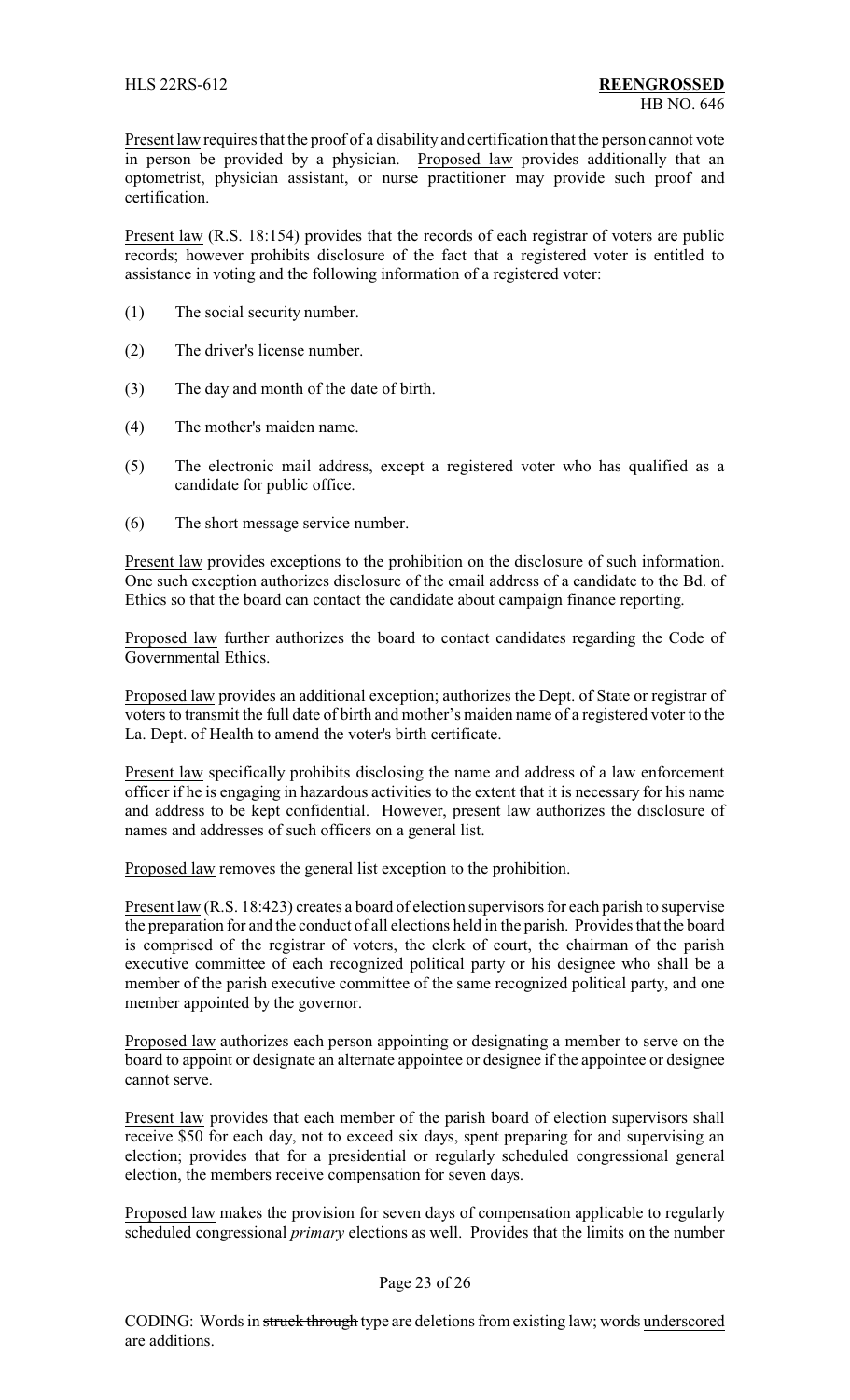of days a member may be compensated applies collectively to each position on the board, regardless of the designees or alternate appointees or designees that serve in the position.

Present law (R.S. 18:433) requires the clerk of court to conduct a course of instruction for commissioners-in-charge during the period beginning Aug. 1st through the end of Dec. of each year.

Proposed law provides that the clerk of court has until Jan. 31st to conduct the course if a gubernatorially declared state of emergency occurs during the otherwise required period.

Present law (R.S. 18: 602, 604, 621, 1278, 1279, and 1307) provides for special elections to fill vacancies in various elective offices and for recall elections. Provides that the governor or a local governing authority issue a proclamation calling such a special election. Requires that the proclamation be published in the official journal of each parish in which the election is to be held.

Proposed law provides that the secretary of state, rather than the governor, is responsible for publishing the proclamation in the appropriate official journals if the governor issued the proclamation.

Present law (R.S. 18:1300.2) provides a process for citizens to petition for an election to recall a public officer. Provides that the petition is considered filed when it is received in the office of the secretary of state, or at the time it is postmarked by the U.S. Postal Service or is receipted on a return receipt request form.

Proposed law removes provisions for considering postmark or return receipt dates as the date of filing; provides that the petition is filed when it is received by the secretary of state. Further provides that upon receipt of the petition, the secretary of state shall produce a report of the number of qualified electors in the jurisdiction of the office being recalled and shall notify the registrar of voters of the number of qualified electors for issuance of the certification. (Present law requires the registrar to certify various information regarding the petition, including the number of qualified electors who signed the petition.)

Present law (R.S. 18:1306) requires the secretary of state to prepare absentee by mail ballot envelopes, instructions, certificates, and other balloting paraphernalia, subject to approval of the attorney general as to content.

Proposed law provides that the specifications of the absentee by mail ballot envelopes shall be determined by the secretary of state.

Present law (R.S. 18:1308) provides relative to voting by mail and by electronic transmission of ballots. Provides relative to the duties of the secretary of state regarding such voting, including a requirement that he take all actions reasonably necessary to allow registered voters who are unable to vote during early voting or at the polling place on election day due to out-of-state work responsibilities relating to a declared emergency to vote.

Proposed law retains present law and expands the duty of the secretary of state to include voters who are out of their home *parish* due to work responsibilities relating to a declared emergency.

Present law (R.S. 18:1309) provides relative to early voting, including provisions for utilizing commissioners selected and trained by the registrar of voters.

Proposed law for an election within one year of a declared emergency, authorizes a registrar of voters who determines that there is a parishwide shortage of early voting commissioners because a significant number of earlyvoting commissioners have been temporarilydisplaced due to the declared emergency to send a request to the secretary of state for additional early voting commissioners from other parishes. Provides that the secretary of state shall approve

#### Page 24 of 26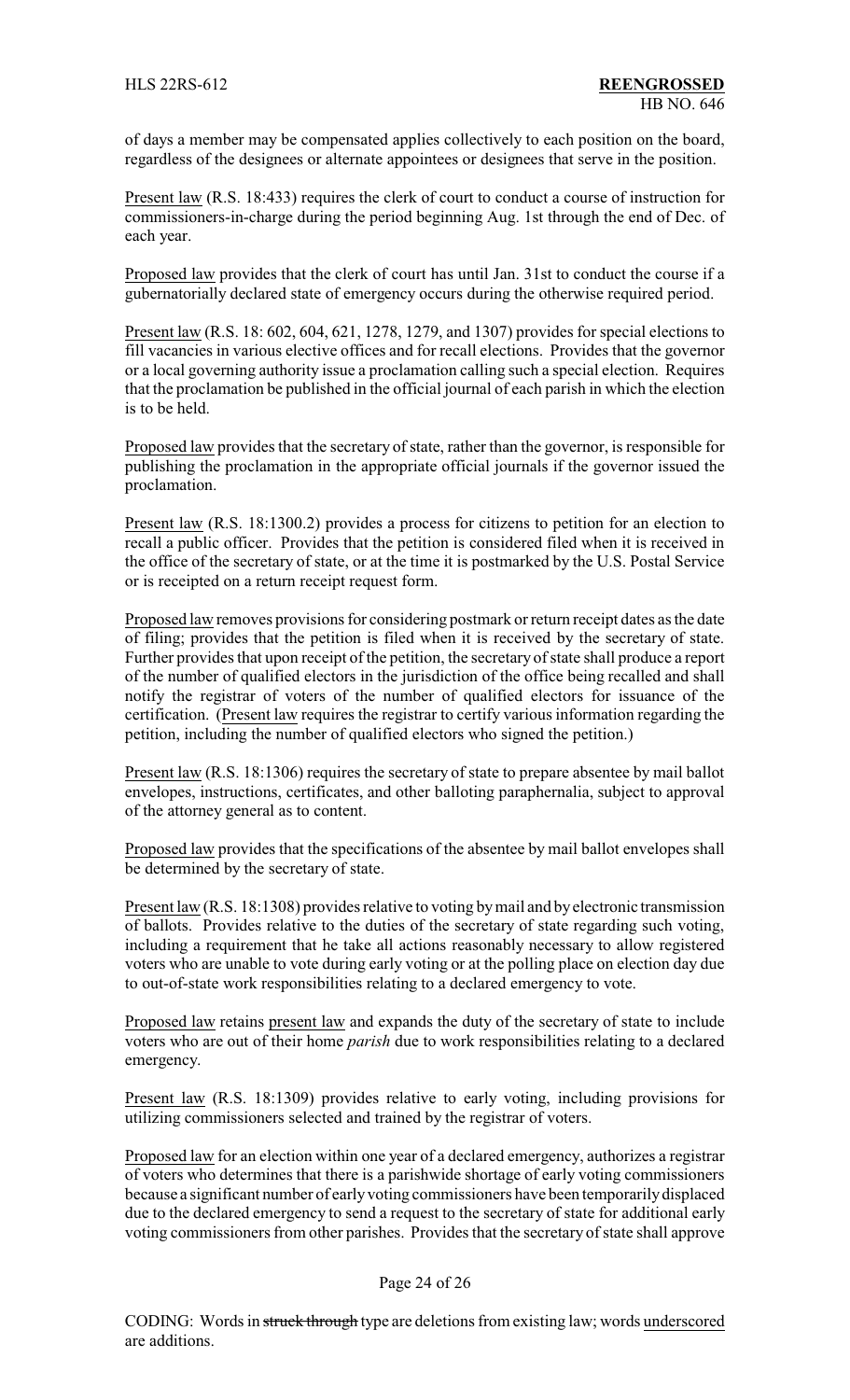the request if he determines that there is a need for additional early voting commissioners and that the allocation of additional commissioners is feasible. Provides otherwise with respect to such commissioners. Provides that they may be reimbursed for travel expenses if reimbursement is approved by the secretary of state.

Present law (R.S. 18:1313 and 1313.1) provides relative to the tabulation of absentee by mail and early voting ballots.

Proposed law removes a requirement that the results of such tabulation be announced in the order the offices and candidates and propositions are listed on the ballot. Adds a requirement that the results be posted at the location where the tabulation was conducted and at the registrar's office.

Present law provides for recounts, upon request by a candidate, of absentee bymail and early voting ballots.

Proposed law requires that the registrar preserve such ballots and prohibit their inspection until they have been recounted.

Present law (R.S. 18:1371) provides that the secretary of state shall contract for the delivery to the voting precincts of the machines and other election equipment and supplies for which he is responsible and for their return to the storage warehouses.

Proposed law retains present law and provides that the secretary of state may also contract for delivery early voting machines and equipment in parishes that have three or more early voting locations.

Present law (R.S. 18:1511.3) provides that the Supervisory Committee on Campaign Finance Disclosure shall notify certain candidates of the deadline to submit the annual report as provided in R.S. 18:1491.6(E) and 18:1495.4(E) and of the information required in the report. Further provides that each notice shall be mailed at least 30 days prior to the date the report is due.

Proposed law retains present law and provides that such notice may be mailed or sent via electronic mail.

Present law (R.S. 18:1532) requires candidates and political committees to file election day expenditure reports with the Supervisory Committee on Campaign Finance Disclosure that include the total amount of expenditure made on election day for the following:

- (1) Television advertising.
- (2) Radio advertising.
- (3) Newspaper advertising.
- (4) Services by election day workers.
- (5) Contributions or expenditures to organizations for election day activities or services in support of a candidate or candidates or in opposition to a candidate or candidates.
- (6) Automated calls using a prerecorded or artificial voice as part of the calling.

Proposed law repeals present law.

Effective in part upon governor's signature or lapse of time for gubernatorial action. Effective in part Aug. 1, 2022.